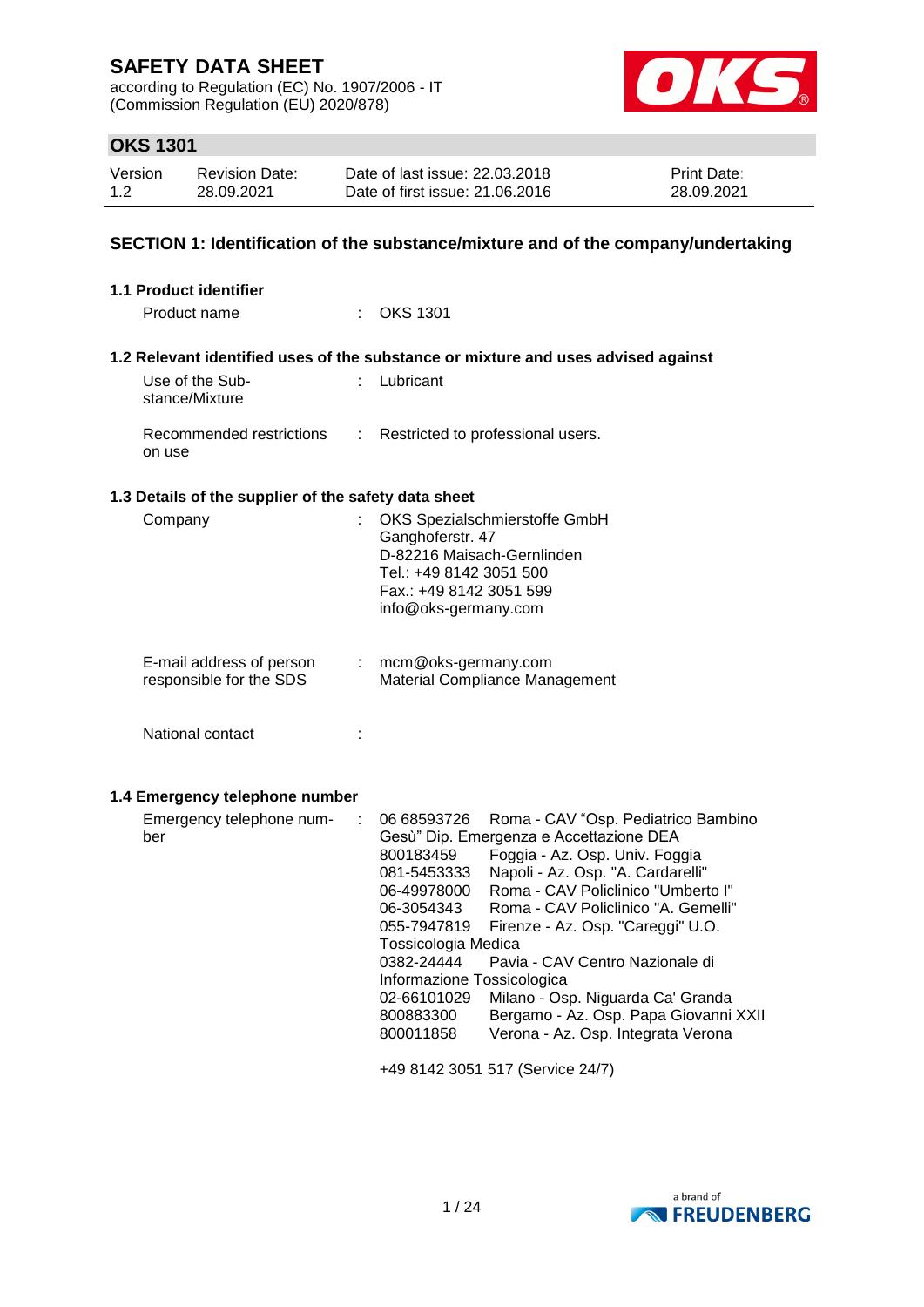according to Regulation (EC) No. 1907/2006 - IT (Commission Regulation (EU) 2020/878)



## **OKS 1301**

| Version | <b>Revision Date:</b> | Date of last issue: 22,03,2018  | <b>Print Date:</b> |
|---------|-----------------------|---------------------------------|--------------------|
| 1.2     | 28.09.2021            | Date of first issue: 21,06,2016 | 28.09.2021         |

### **SECTION 2: Hazards identification**

### **2.1 Classification of the substance or mixture**

| Classification (REGULATION (EC) No 1272/2008)                                                |                                                                                         |  |  |  |  |
|----------------------------------------------------------------------------------------------|-----------------------------------------------------------------------------------------|--|--|--|--|
| Aerosols, Category 1                                                                         | H222: Extremely flammable aerosol.<br>H229: Pressurised container: May burst if heated. |  |  |  |  |
| Skin irritation, Category 2                                                                  | H315: Causes skin irritation.                                                           |  |  |  |  |
| Specific target organ toxicity - single ex-<br>posure, Category 3, Central nervous<br>system | H336: May cause drowsiness or dizziness.                                                |  |  |  |  |
| Long-term (chronic) aquatic hazard, Cat-<br>egory 2                                          | H411: Toxic to aquatic life with long lasting effects.                                  |  |  |  |  |

### **2.2 Label elements**

| Labelling (REGULATION (EC) No 1272/2008) |                                                               |                                                                                                                                                                                                  |
|------------------------------------------|---------------------------------------------------------------|--------------------------------------------------------------------------------------------------------------------------------------------------------------------------------------------------|
| Hazard pictograms                        |                                                               |                                                                                                                                                                                                  |
| Signal word                              | Danger                                                        |                                                                                                                                                                                                  |
| <b>Hazard statements</b>                 | H <sub>222</sub><br>H229<br>H315<br>H336<br>H411              | Extremely flammable aerosol.<br>Pressurised container: May burst if heated.<br>Causes skin irritation.<br>May cause drowsiness or dizziness.<br>Toxic to aquatic life with long lasting effects. |
| Precautionary statements                 | <b>Prevention:</b>                                            |                                                                                                                                                                                                  |
|                                          | P <sub>210</sub>                                              | Keep away from heat, hot surfaces, sparks,<br>open flames and other ignition sources. No<br>smoking.                                                                                             |
|                                          | P <sub>211</sub>                                              | Do not spray on an open flame or other<br>ignition source.                                                                                                                                       |
|                                          | P251                                                          | Do not pierce or burn, even after use.                                                                                                                                                           |
|                                          | P273                                                          | Avoid release to the environment.                                                                                                                                                                |
|                                          | Response:                                                     |                                                                                                                                                                                                  |
|                                          | P391                                                          | Collect spillage.                                                                                                                                                                                |
|                                          | Storage:<br>P410 + P412<br>peratures exceeding 50 °C/ 122 °F. | Protect from sunlight. Do not expose to tem-                                                                                                                                                     |

### **Hazardous components which must be listed on the label:**

Hydrocarbons, C6-C7, n-alkanes, isoalkanes, cyclics, <5% n-hexane

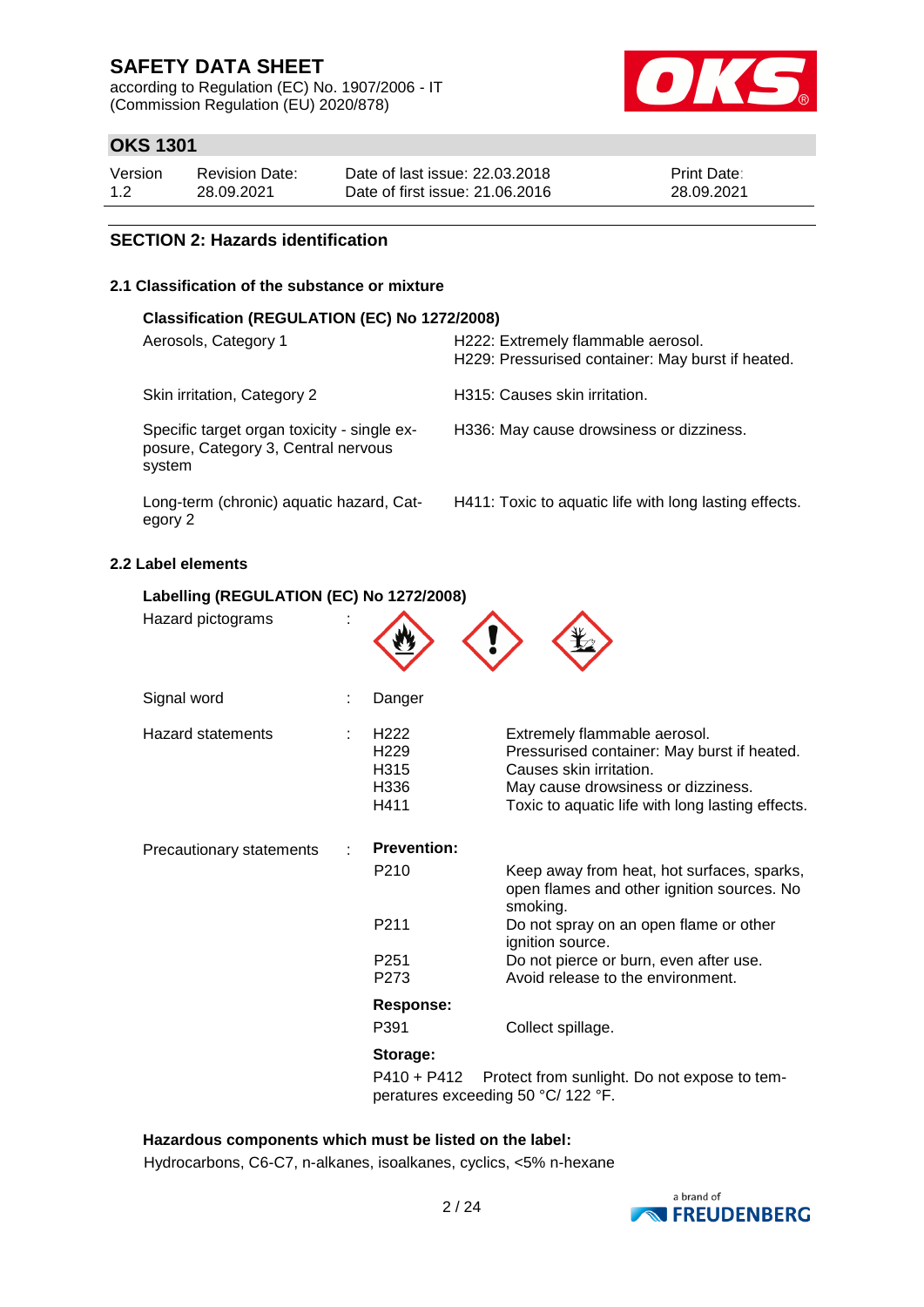according to Regulation (EC) No. 1907/2006 - IT (Commission Regulation (EU) 2020/878)



## **OKS 1301**

| Version | Revision Date: | Date of last issue: 22,03,2018  | <b>Print Date:</b> |
|---------|----------------|---------------------------------|--------------------|
| 1.2     | 28.09.2021     | Date of first issue: 21,06,2016 | 28.09.2021         |

### **2.3 Other hazards**

This substance/mixture contains no components considered to be either persistent, bioaccumulative and toxic (PBT), or very persistent and very bioaccumulative (vPvB) at levels of 0.1% or higher.

Ecological information: The substance/mixture does not contain components considered to have endocrine disrupting properties according to REACH Article 57(f) or Commission Delegated regulation (EU) 2017/2100 or Commission Regulation (EU) 2018/605 at levels of 0.1% or higher.

Toxicological information: The substance/mixture does not contain components considered to have endocrine disrupting properties according to REACH Article 57(f) or Commission Delegated regulation (EU) 2017/2100 or Commission Regulation (EU) 2018/605 at levels of 0.1% or higher.

## **SECTION 3: Composition/information on ingredients**

#### **3.2 Mixtures**

Chemical nature : Active substance with propellant silicone oil

| <b>Components</b> |  |
|-------------------|--|
|-------------------|--|

| Chemical name                                                           | CAS-No.<br>EC-No.<br>Index-No.<br>Registration number                     | Classification                                                                                             | specific concen-<br>tration limit<br>M-Factor<br><b>Notes</b><br>Acute toxicity<br>estimate | Concentration<br>(% w/w) |  |  |
|-------------------------------------------------------------------------|---------------------------------------------------------------------------|------------------------------------------------------------------------------------------------------------|---------------------------------------------------------------------------------------------|--------------------------|--|--|
| Hydrocarbons, C6-C7,<br>n-alkanes, isoalkanes,<br>cyclics, <5% n-hexane | 921-024-6<br>01-2119475514-35-<br><b>XXXX</b>                             | Flam. Liq.2; H225<br>Skin Irrit.2; H315<br>STOT SE3; H336<br>Asp. Tox.1; H304<br>Aquatic Chronic2;<br>H411 |                                                                                             | $>= 50 - < 70$           |  |  |
| propane                                                                 | 74-98-6<br>200-827-9<br>601-003-00-5<br>01-2119486944-21-<br><b>XXXX</b>  | Flam. Gas1A;<br>H <sub>220</sub><br>Press. GasCompr.<br>Gas; H280                                          | Note U (table<br>3.1)                                                                       | $>= 1 - < 10$            |  |  |
| n-butyl acetate                                                         | 123-86-4<br>204-658-1<br>607-025-00-1<br>01-2119485493-29-<br><b>XXXX</b> | Flam. Liq.3; H226<br>STOT SE3; H336                                                                        |                                                                                             | $>= 1 - 10$              |  |  |
| Substances with a workplace exposure limit :                            |                                                                           |                                                                                                            |                                                                                             |                          |  |  |

a brand of **N** FREUDENBERG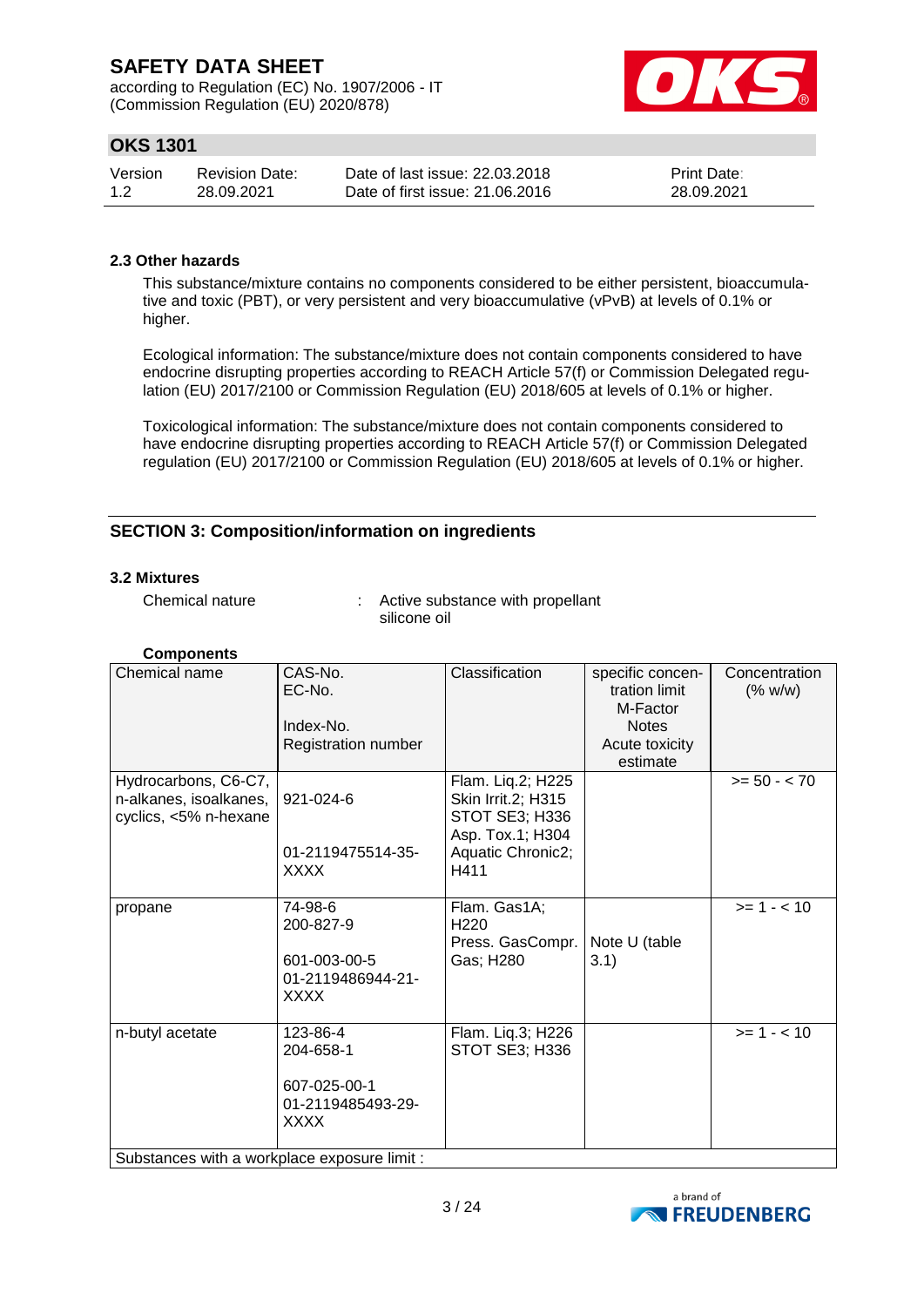according to Regulation (EC) No. 1907/2006 - IT (Commission Regulation (EU) 2020/878)



## **OKS 1301**

| Version<br>1.2 | <b>Revision Date:</b><br>28.09.2021 |                                                                          | Date of last issue: 22.03.2018<br>Date of first issue: 21,06,2016 |                                                                   | Print Date:<br>28.09.2021     |               |
|----------------|-------------------------------------|--------------------------------------------------------------------------|-------------------------------------------------------------------|-------------------------------------------------------------------|-------------------------------|---------------|
| butane         |                                     | 106-97-8<br>203-448-7<br>601-004-00-0                                    |                                                                   | Flam. Gas1A;<br>H <sub>220</sub><br>Press. GasCompr.<br>Gas; H280 | Note U (table<br>3.1), Note C | $>= 20 - 30$  |
| isobutane      |                                     | 75-28-5<br>200-857-2<br>601-004-00-0<br>01-2119485395-27-<br><b>XXXX</b> |                                                                   | Flam. Gas1A;<br>H <sub>220</sub><br>Press. GasCompr.<br>Gas; H280 | Note U (table<br>3.1), Note C | $>= 1 - < 10$ |

For explanation of abbreviations see section 16.

## **SECTION 4: First aid measures**

### **4.1 Description of first aid measures**

| If inhaled              | Call a physician or poison control centre immediately.<br>Remove person to fresh air. If signs/symptoms continue, get<br>medical attention.<br>Keep patient warm and at rest.<br>If unconscious, place in recovery position and seek medical<br>advice.<br>Keep respiratory tract clear.<br>If breathing is irregular or stopped, administer artificial respira-<br>tion. |
|-------------------------|---------------------------------------------------------------------------------------------------------------------------------------------------------------------------------------------------------------------------------------------------------------------------------------------------------------------------------------------------------------------------|
| In case of skin contact | Take off all contaminated clothing immediately.<br>Get medical attention immediately if irritation develops and<br>persists.<br>Wash clothing before reuse.<br>Thoroughly clean shoes before reuse.<br>Wash off immediately with plenty of water.                                                                                                                         |
| In case of eye contact  | : Rinse immediately with plenty of water, also under the eyelids,<br>for at least 10 minutes.<br>If eye irritation persists, consult a specialist.                                                                                                                                                                                                                        |
| If swallowed            | Move the victim to fresh air.<br>If accidentally swallowed obtain immediate medical attention.<br>Keep respiratory tract clear.<br>Do NOT induce vomiting.<br>Rinse mouth with water.                                                                                                                                                                                     |

## **4.2 Most important symptoms and effects, both acute and delayed**

| Symptoms |  | Inhalation may provoke the following symptoms: |
|----------|--|------------------------------------------------|
|----------|--|------------------------------------------------|

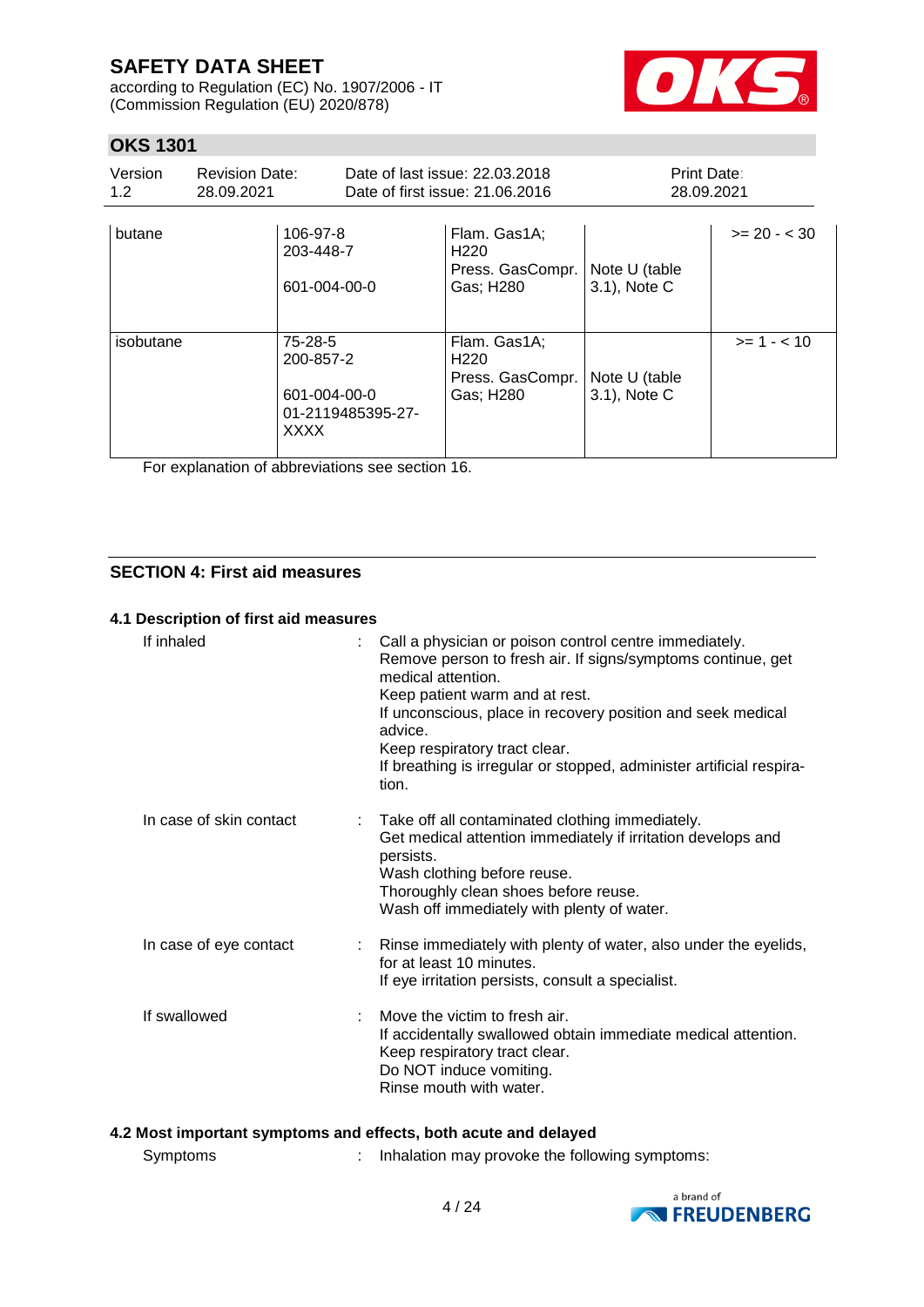according to Regulation (EC) No. 1907/2006 - IT (Commission Regulation (EU) 2020/878)



## **OKS 1301**

| Version<br>1.2 | <b>Revision Date:</b><br>28.09.2021 | Date of last issue: 22.03.2018<br>Date of first issue: 21.06.2016                                                                                                  | <b>Print Date:</b><br>28.09.2021 |
|----------------|-------------------------------------|--------------------------------------------------------------------------------------------------------------------------------------------------------------------|----------------------------------|
|                |                                     | Unconsciousness<br><b>Dizziness</b><br><b>Drowsiness</b><br>Headache<br>Nausea<br><b>Tiredness</b><br>Skin contact may provoke the following symptoms:<br>Erythema |                                  |
| <b>Risks</b>   |                                     | Central nervous system depression<br>Causes skin irritation.                                                                                                       |                                  |
|                |                                     | الرجاح والمستحدث والمتحدث الماجدين الرجيم ويتملك المتالي المجال ويستن والمالية والمستنبذ المستحدث والمستحال والراقي                                                |                                  |

### **4.3 Indication of any immediate medical attention and special treatment needed**

| Treatment | Treat symptomatically. |
|-----------|------------------------|
|-----------|------------------------|

## **SECTION 5: Firefighting measures**

| 5.1 Extinguishing media<br>Suitable extinguishing media : |               | ABC powder                                                                                                                                                                                                           |
|-----------------------------------------------------------|---------------|----------------------------------------------------------------------------------------------------------------------------------------------------------------------------------------------------------------------|
| Unsuitable extinguishing<br>media                         |               | : High volume water jet                                                                                                                                                                                              |
| 5.2 Special hazards arising from the substance or mixture |               |                                                                                                                                                                                                                      |
| Specific hazards during fire-<br>fighting                 | $\mathcal{L}$ | Fire Hazard<br>Do not let product enter drains.<br>Contains gas under pressure; may explode if heated.<br>Beware of vapours accumulating to form explosive concentra-<br>tions. Vapours can accumulate in low areas. |
| Hazardous combustion prod- :<br>ucts                      |               | Carbon oxides<br>Metal oxides                                                                                                                                                                                        |
| 5.3 Advice for firefighters                               |               |                                                                                                                                                                                                                      |
| Special protective equipment :<br>for firefighters        |               | In the event of fire, wear self-contained breathing apparatus.<br>Use personal protective equipment. Exposure to decomposi-<br>tion products may be a hazard to health.                                              |
| Further information                                       | ÷.            | Standard procedure for chemical fires.<br>Collect contaminated fire extinguishing water separately. This<br>must not be discharged into drains.<br>Cool containers/tanks with water spray.                           |

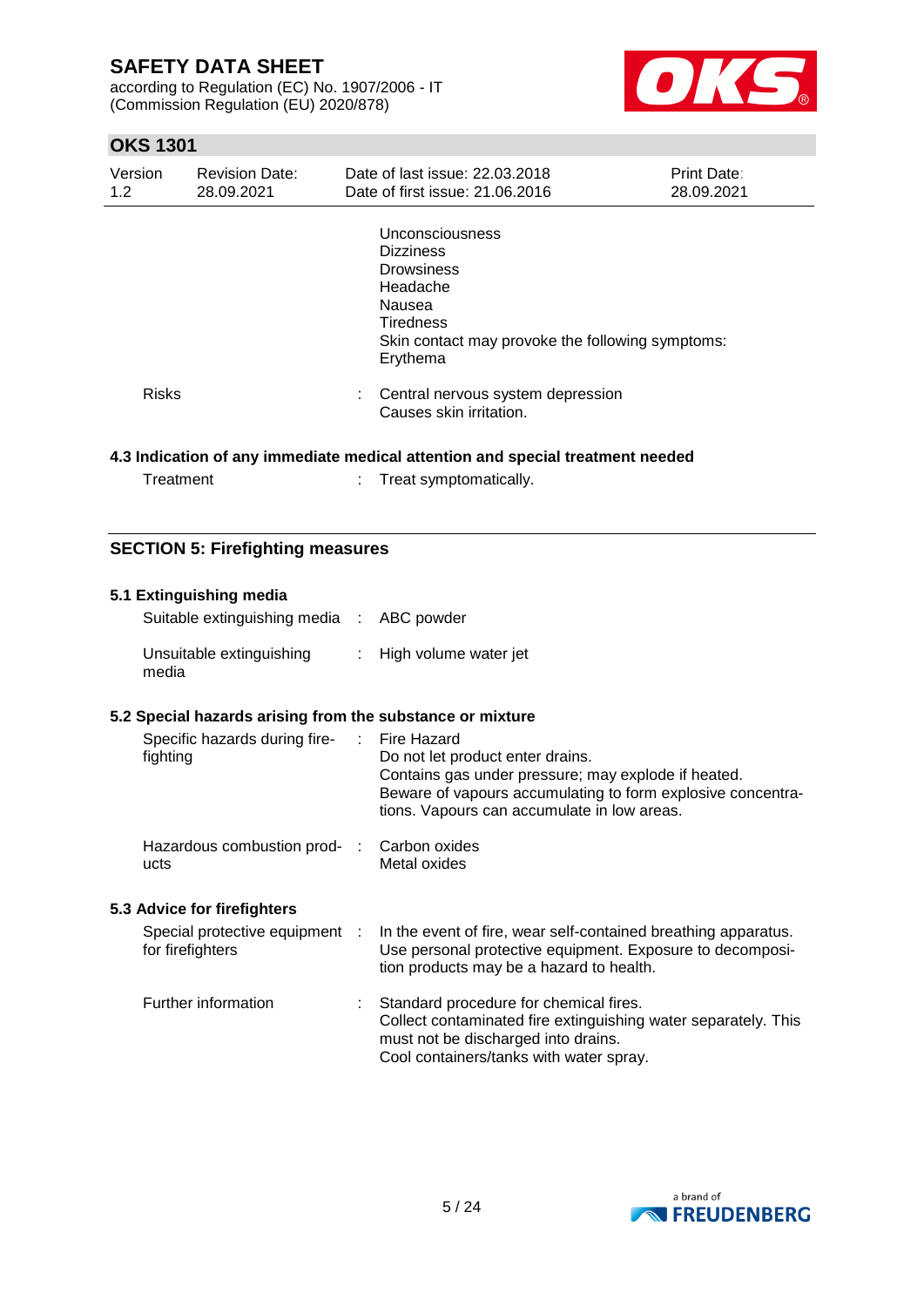according to Regulation (EC) No. 1907/2006 - IT (Commission Regulation (EU) 2020/878)



## **OKS 1301**

| Version | <b>Revision Date:</b> | Date of last issue: 22.03.2018  | <b>Print Date:</b> |
|---------|-----------------------|---------------------------------|--------------------|
| 1.2     | 28.09.2021            | Date of first issue: 21,06,2016 | 28.09.2021         |

### **SECTION 6: Accidental release measures**

### **6.1 Personal precautions, protective equipment and emergency procedures**

| Personal precautions | Evacuate personnel to safe areas.<br>÷<br>Ensure adequate ventilation.<br>Remove all sources of ignition.<br>Do not breathe vapours or spray mist.<br>Do not breathe dust/ fume/ gas/ mist/ vapours/ spray.<br>Refer to protective measures listed in sections 7 and 8.<br>Only qualified personnel equipped with suitable protective |
|----------------------|---------------------------------------------------------------------------------------------------------------------------------------------------------------------------------------------------------------------------------------------------------------------------------------------------------------------------------------|
|                      | equipment may intervene.                                                                                                                                                                                                                                                                                                              |

### **6.2 Environmental precautions**

| Environmental precautions | : Do not allow contact with soil, surface or ground water.<br>Prevent further leakage or spillage if safe to do so.<br>If the product contaminates rivers and lakes or drains inform<br>respective authorities. |
|---------------------------|-----------------------------------------------------------------------------------------------------------------------------------------------------------------------------------------------------------------|
|                           |                                                                                                                                                                                                                 |

### **6.3 Methods and material for containment and cleaning up**

| Methods for cleaning up | : Contain spillage, and then collect with non-combustible ab-<br>sorbent material, (e.g. sand, earth, diatomaceous earth, ver-<br>miculite) and place in container for disposal according to local<br>/ national regulations (see section 13).<br>Keep in suitable, closed containers for disposal.<br>Non-sparking tools should be used. |
|-------------------------|-------------------------------------------------------------------------------------------------------------------------------------------------------------------------------------------------------------------------------------------------------------------------------------------------------------------------------------------|
|-------------------------|-------------------------------------------------------------------------------------------------------------------------------------------------------------------------------------------------------------------------------------------------------------------------------------------------------------------------------------------|

### **6.4 Reference to other sections**

For personal protection see section 8.

## **SECTION 7: Handling and storage**

### **7.1 Precautions for safe handling**

| Advice on safe handling | : Do not use in areas without adequate ventilation.<br>Do not breathe vapours or spray mist.<br>In case of insufficient ventilation, wear suitable respiratory<br>equipment.<br>Avoid contact with skin and eyes.<br>For personal protection see section 8.<br>Keep away from fire, sparks and heated surfaces.<br>Smoking, eating and drinking should be prohibited in the ap-<br>plication area.<br>Wash hands and face before breaks and immediately after<br>handling the product.<br>Do not get in eyes or mouth or on skin.<br>Do not get on skin or clothing.<br>Do not ingest.<br>Do not use sparking tools.<br>These safety instructions also apply to empty packaging which |
|-------------------------|---------------------------------------------------------------------------------------------------------------------------------------------------------------------------------------------------------------------------------------------------------------------------------------------------------------------------------------------------------------------------------------------------------------------------------------------------------------------------------------------------------------------------------------------------------------------------------------------------------------------------------------------------------------------------------------|
|-------------------------|---------------------------------------------------------------------------------------------------------------------------------------------------------------------------------------------------------------------------------------------------------------------------------------------------------------------------------------------------------------------------------------------------------------------------------------------------------------------------------------------------------------------------------------------------------------------------------------------------------------------------------------------------------------------------------------|

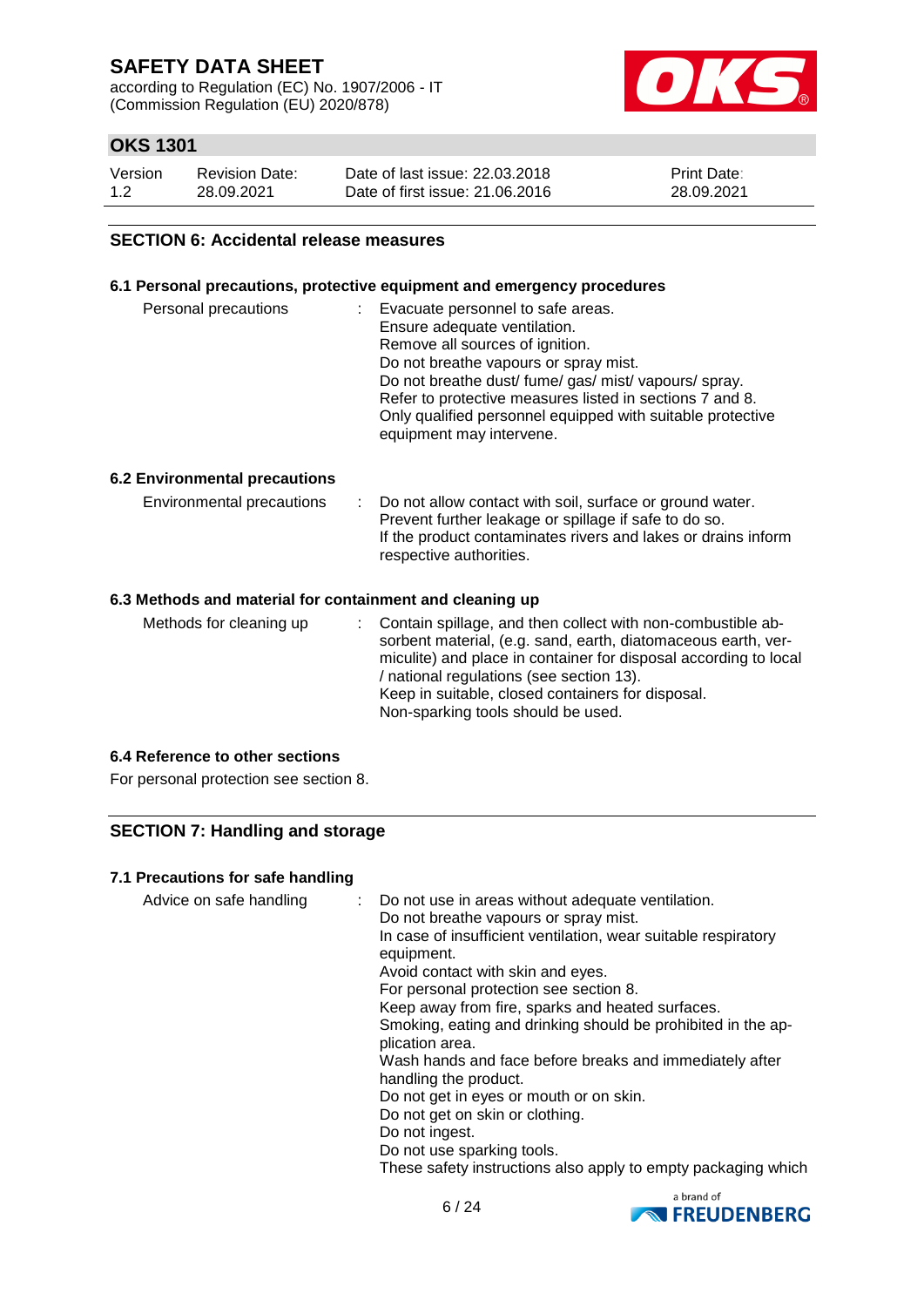according to Regulation (EC) No. 1907/2006 - IT (Commission Regulation (EU) 2020/878)



## **OKS 1301**

| Version<br>1.2                                                   | <b>Revision Date:</b><br>28.09.2021              |                           | Date of last issue: 22.03.2018<br>Date of first issue: 21.06.2016                                                                                                                                                                                                              | <b>Print Date:</b><br>28.09.2021 |
|------------------------------------------------------------------|--------------------------------------------------|---------------------------|--------------------------------------------------------------------------------------------------------------------------------------------------------------------------------------------------------------------------------------------------------------------------------|----------------------------------|
|                                                                  |                                                  |                           | may still contain product residues.<br>Pressurized container: protect from sunlight and do not ex-<br>pose to temperatures exceeding 50 °C. Do not pierce or burn,<br>even after use.                                                                                          |                                  |
|                                                                  | Hygiene measures                                 |                           | : Wash face, hands and any exposed skin thoroughly after<br>handling.                                                                                                                                                                                                          |                                  |
| 7.2 Conditions for safe storage, including any incompatibilities |                                                  |                           |                                                                                                                                                                                                                                                                                |                                  |
|                                                                  | Requirements for storage<br>areas and containers | $\mathbb{Z}^{\mathbb{Z}}$ | BEWARE: Aerosol is pressurized. Keep away from direct sun<br>exposure and temperatures over 50 °C. Do not open by force<br>or throw into fire even after use. Do not spray on flames or<br>red-hot objects. Store in accordance with the particular na-<br>tional regulations. |                                  |
|                                                                  | 7.3 Specific end use(s)<br>Specific use(s)       |                           | Specific instructions for handling, not required.                                                                                                                                                                                                                              |                                  |

## **SECTION 8: Exposure controls/personal protection**

### **8.1 Control parameters**

### **Derived No Effect Level (DNEL) according to Regulation (EC) No. 1907/2006:**

| Substance name                                                                | End Use | Exposure routes | Potential health ef-<br>fects | Value               |
|-------------------------------------------------------------------------------|---------|-----------------|-------------------------------|---------------------|
| Hydrocarbons, C6-<br>C7, n-alkanes, isoal-<br>kanes, cyclics, <5%<br>n-hexane | Workers | Skin contact    | Long-term systemic<br>effects | 773 mg/kg<br>bw/day |
|                                                                               | Workers | Inhalation      | Long-term systemic<br>effects | 2035 mg/m3          |
| n-butyl acetate                                                               | Workers | Inhalation      | Long-term systemic<br>effects | 300 mg/m3           |
|                                                                               | Workers | Inhalation      | Acute systemic ef-<br>fects   | 600 mg/m3           |
|                                                                               | Workers | Dermal          | Long-term local ef-<br>fects  | 11 $mg/cm2$         |

## **Predicted No Effect Concentration (PNEC) according to Regulation (EC) No. 1907/2006:**

| Substance name  | <b>Environmental Compartment</b>          | Value         |
|-----------------|-------------------------------------------|---------------|
| n-butyl acetate | Fresh water                               | $0,18$ mg/l   |
|                 | Marine water                              | $0,018$ mg/l  |
|                 | Microbiological Activity in Sewage Treat- | $35,6$ mg/l   |
|                 | ment Systems                              |               |
|                 | Fresh water sediment                      | $0,981$ mg/kg |
|                 | Marine sediment                           | 0,0981 mg/kg  |
|                 | Soil                                      | $0,09$ mg/kg  |

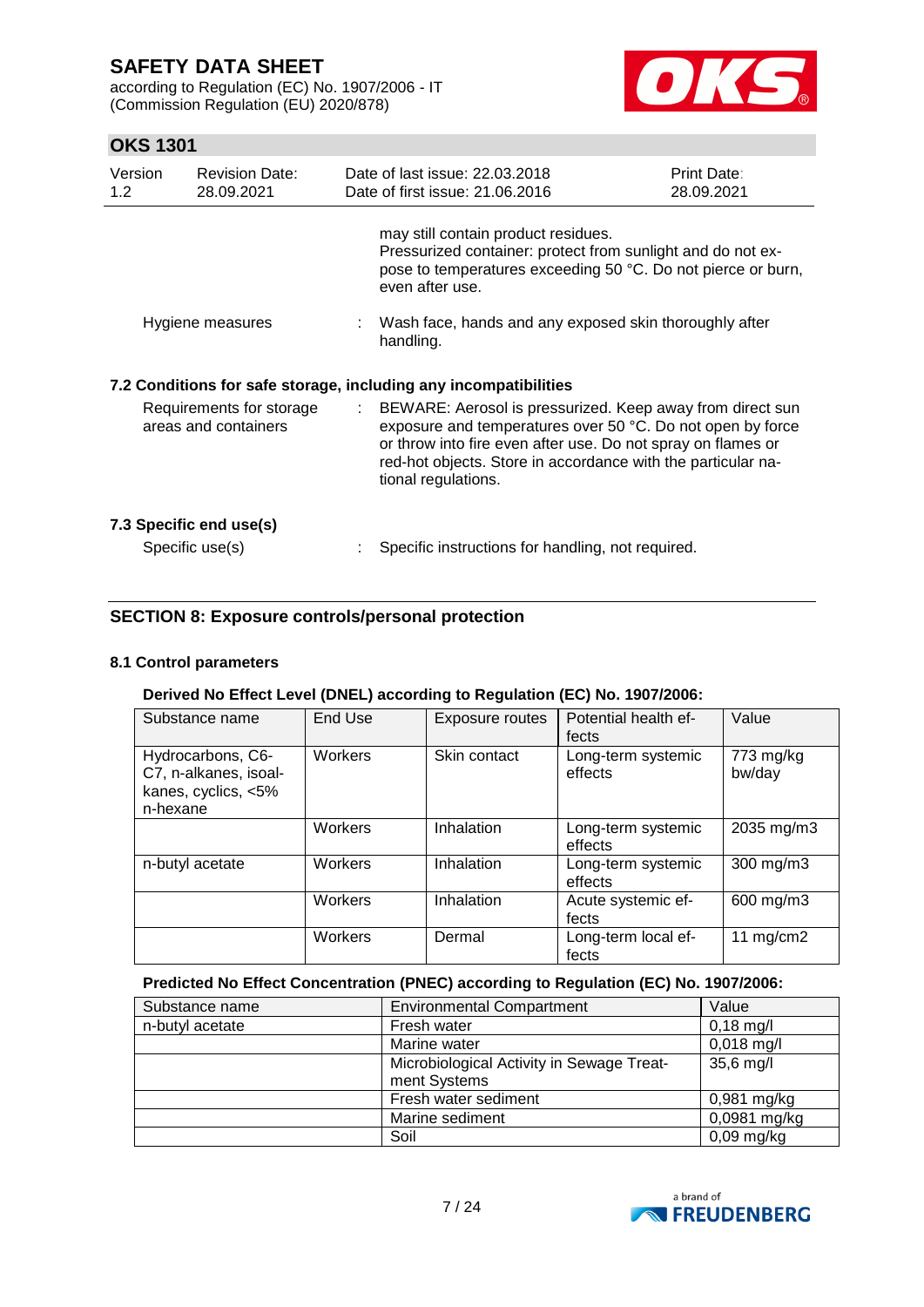according to Regulation (EC) No. 1907/2006 - IT (Commission Regulation (EU) 2020/878)



## **OKS 1301**

| Version | <b>Revision Date:</b> | Date of last issue: 22.03.2018  | <b>Print Date:</b> |
|---------|-----------------------|---------------------------------|--------------------|
| 1.2     | 28.09.2021            | Date of first issue: 21,06,2016 | 28.09.2021         |

### **8.2 Exposure controls**

### **Engineering measures**

Use only in an area equipped with explosion proof exhaust ventilation. Handle only in a place equipped with local exhaust (or other appropriate exhaust).

| Personal protective equipment                                         |    |                                                                                                                                                                                                                                                                                                                                             |  |
|-----------------------------------------------------------------------|----|---------------------------------------------------------------------------------------------------------------------------------------------------------------------------------------------------------------------------------------------------------------------------------------------------------------------------------------------|--|
| Eye protection                                                        |    | Safety glasses with side-shields                                                                                                                                                                                                                                                                                                            |  |
| Hand protection<br>Material<br>Break through time<br>Protective index |    | butyl-rubber<br>$> 10$ min<br>Class 1                                                                                                                                                                                                                                                                                                       |  |
| Remarks                                                               |    | Wear protective gloves. The break through time depends<br>amongst other things on the material, the thickness and the<br>type of glove and therefore has to be measured for each<br>case.<br>The selected protective gloves have to satisfy the specifica-<br>tions of Regulation (EU) 2016/425 and the standard EN 374<br>derived from it. |  |
| Respiratory protection                                                |    | Use respiratory protection unless adequate local exhaust<br>ventilation is provided or exposure assessment demonstrates<br>that exposures are within recommended exposure guidelines.<br>Short term only                                                                                                                                    |  |
| Filter type                                                           |    | Filter type A-P                                                                                                                                                                                                                                                                                                                             |  |
| Protective measures                                                   | ÷. | The type of protective equipment must be selected according<br>to the concentration and amount of the dangerous substance<br>at the specific workplace.<br>Choose body protection in relation to its type, to the concen-<br>tration and amount of dangerous substances, and to the spe-<br>cific work-place.                               |  |

### **SECTION 9: Physical and chemical properties**

### **9.1 Information on basic physical and chemical properties**

| Physical state  | aerosol           |
|-----------------|-------------------|
| Colour          | $:$ vellow        |
| Odour           | : characteristic  |
| Odour Threshold | No data available |

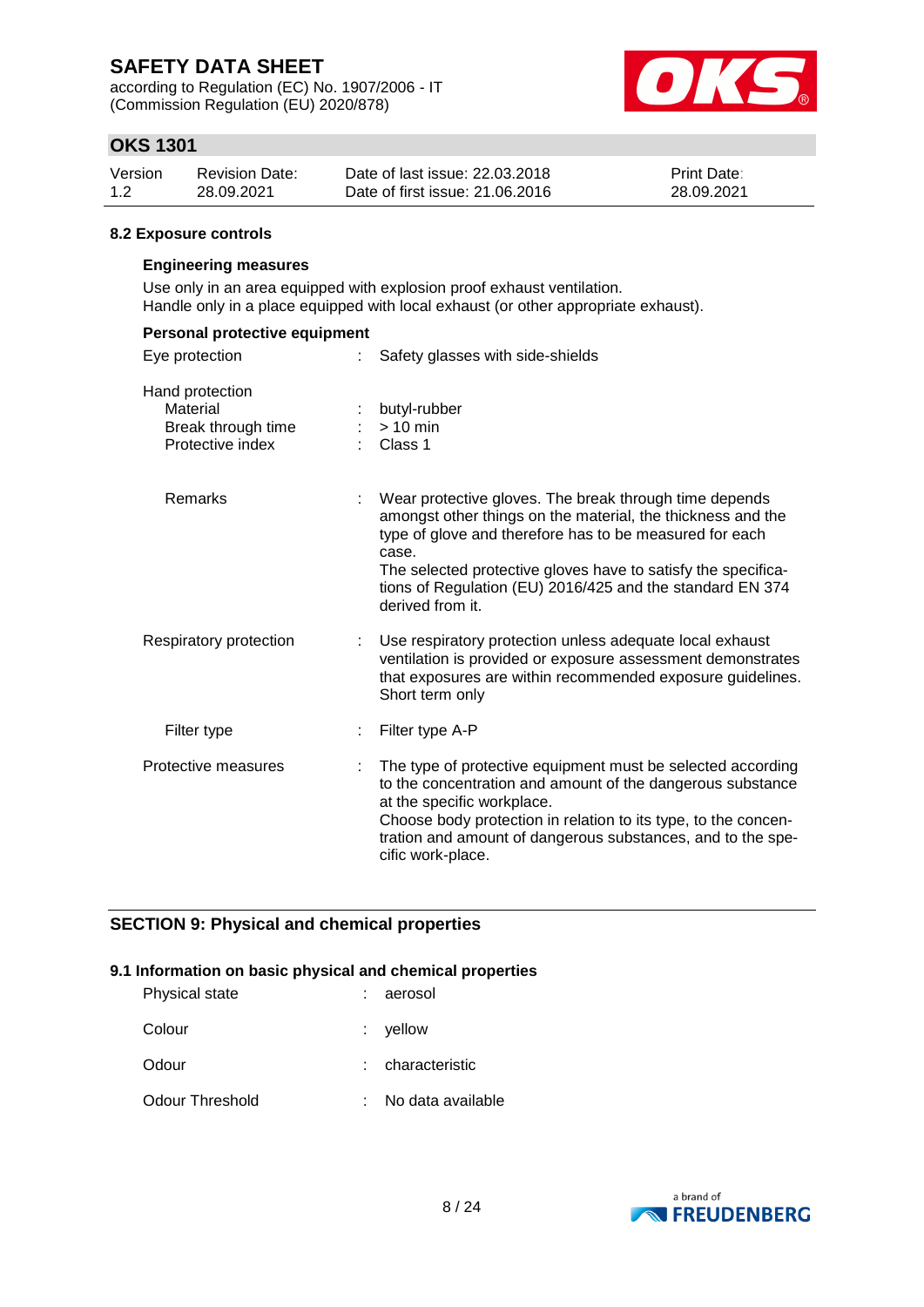according to Regulation (EC) No. 1907/2006 - IT (Commission Regulation (EU) 2020/878)



## **OKS 1301**

| Version<br>1.2 |                     | <b>Revision Date:</b><br>28.09.2021                               |                | Date of last issue: 22.03.2018<br>Date of first issue: 21.06.2016    | <b>Print Date:</b><br>28.09.2021 |
|----------------|---------------------|-------------------------------------------------------------------|----------------|----------------------------------------------------------------------|----------------------------------|
|                |                     | Melting point/range                                               |                | : No data available                                                  |                                  |
|                |                     | Boiling point/boiling range                                       | ÷              | No data available                                                    |                                  |
|                | Flammability        |                                                                   |                | Extremely flammable aerosol.                                         |                                  |
|                |                     | Upper explosion limit / Upper : $8,5\%$ (V)<br>flammability limit |                |                                                                      |                                  |
|                |                     | Lower explosion limit / Lower : $0,6\%$ (V)<br>flammability limit |                |                                                                      |                                  |
|                | Flash point         |                                                                   |                | $-60,00 °C$                                                          |                                  |
|                |                     | Auto-ignition temperature                                         | ÷              | No data available                                                    |                                  |
|                | ture                | Decomposition temperature<br>Decomposition tempera-               |                | : No data available                                                  |                                  |
|                | pH                  |                                                                   |                | Not applicable<br>substance/mixture is non-soluble (in water)        |                                  |
|                | Viscosity           |                                                                   |                |                                                                      |                                  |
|                |                     | Viscosity, dynamic                                                |                | No data available                                                    |                                  |
|                |                     | Viscosity, kinematic                                              | $\mathbb{R}^n$ | $<$ 7 mm2/s (40 °C)                                                  |                                  |
|                | Solubility(ies)     | Water solubility                                                  | ÷.             | partly miscible                                                      |                                  |
|                |                     | Solubility in other solvents :                                    |                | No data available                                                    |                                  |
|                | octanol/water       | Partition coefficient: n-                                         |                | : No data available                                                  |                                  |
|                |                     | Vapour pressure                                                   |                | $\leq$ 2.500 hPa (20 °C)                                             |                                  |
|                |                     | Relative density                                                  |                | 0,66(20 °C)<br>Reference substance: Water<br>The value is calculated |                                  |
|                | Density             |                                                                   |                | $0,66$ g/cm3<br>(20 °C)                                              |                                  |
|                | <b>Bulk density</b> |                                                                   |                | No data available                                                    |                                  |
|                |                     | Relative vapour density                                           | ÷.             | No data available                                                    |                                  |

## **9.2 Other information**

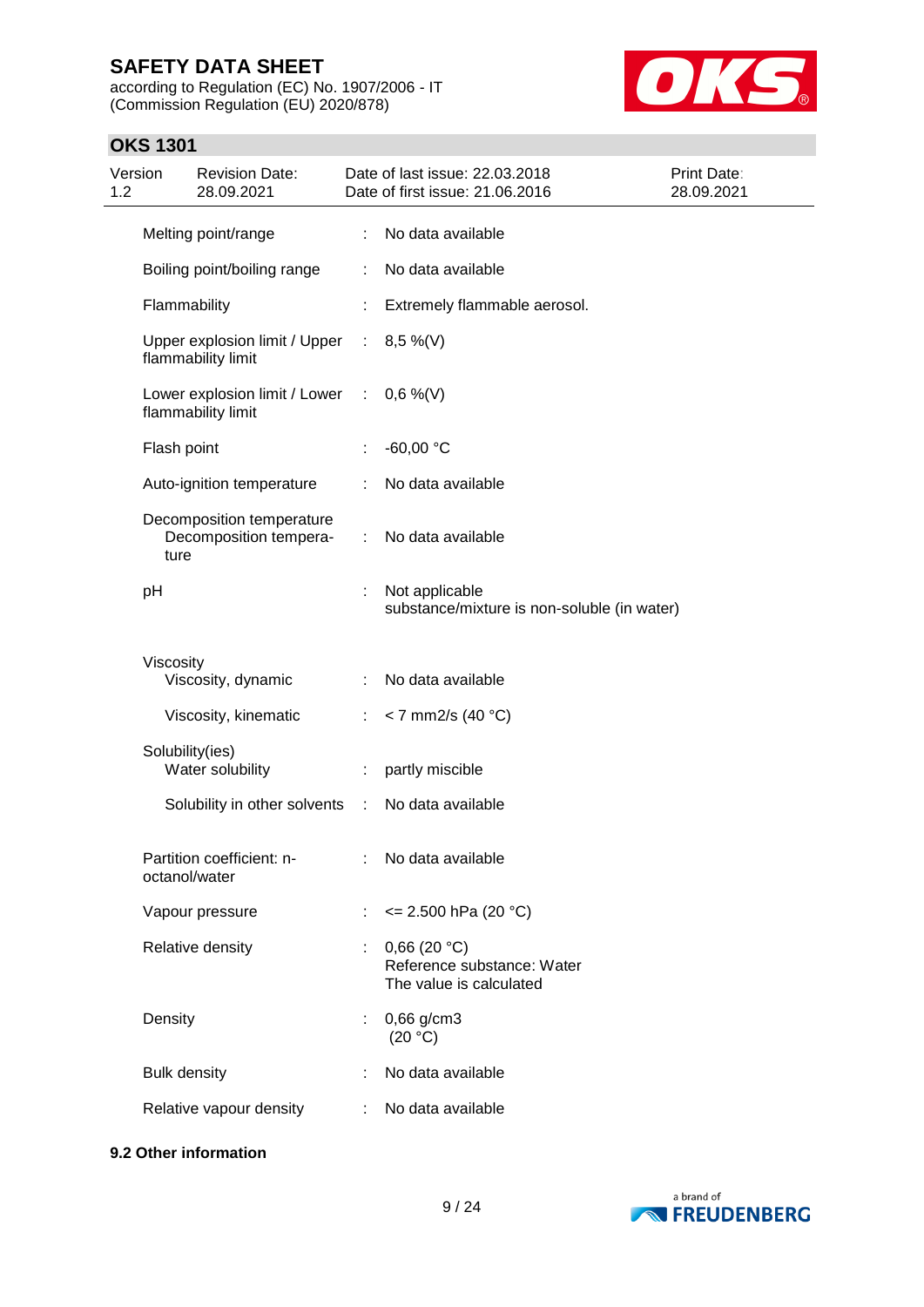according to Regulation (EC) No. 1907/2006 - IT (Commission Regulation (EU) 2020/878)



## **OKS 1301**

| Version<br>1.2 | <b>Revision Date:</b><br>28.09.2021 |    | Date of last issue: 22.03.2018<br>Date of first issue: 21.06.2016 | <b>Print Date:</b><br>28.09.2021 |
|----------------|-------------------------------------|----|-------------------------------------------------------------------|----------------------------------|
|                | <b>Explosives</b>                   | ÷. | Not explosive                                                     |                                  |
|                | Oxidizing properties                | ÷  | No data available                                                 |                                  |
|                | Self-ignition                       | ÷  | not auto-flammable                                                |                                  |
|                | Evaporation rate                    | ÷  | No data available                                                 |                                  |
|                | Sublimation point                   |    | No data available                                                 |                                  |

## **SECTION 10: Stability and reactivity**

# **10.1 Reactivity** No hazards to be specially mentioned. **10.2 Chemical stability** Stable under normal conditions. **10.3 Possibility of hazardous reactions** Hazardous reactions : No dangerous reaction known under conditions of normal use. **10.4 Conditions to avoid** Conditions to avoid : Heat, flames and sparks. **10.5 Incompatible materials** Materials to avoid : Oxidizing agents

### **10.6 Hazardous decomposition products**

No decomposition if stored and applied as directed.

### **SECTION 11: Toxicological information**

### **11.1 Information on toxicological effects**

### **Acute toxicity**

**Product:**

| Acute oral toxicity       | t. | Remarks: Effects due to ingestion may include:                                                                                                                               |
|---------------------------|----|------------------------------------------------------------------------------------------------------------------------------------------------------------------------------|
|                           |    | Symptoms: Central nervous system depression                                                                                                                                  |
| Acute inhalation toxicity | ÷. | Remarks: Respiration of solvent vapour may cause dizziness.                                                                                                                  |
|                           |    | Symptoms: Inhalation may provoke the following symptoms:,<br>Respiratory disorder, Dizziness, Drowsiness, Vomiting, Fa-<br>tigue, Vertigo, Central nervous system depression |

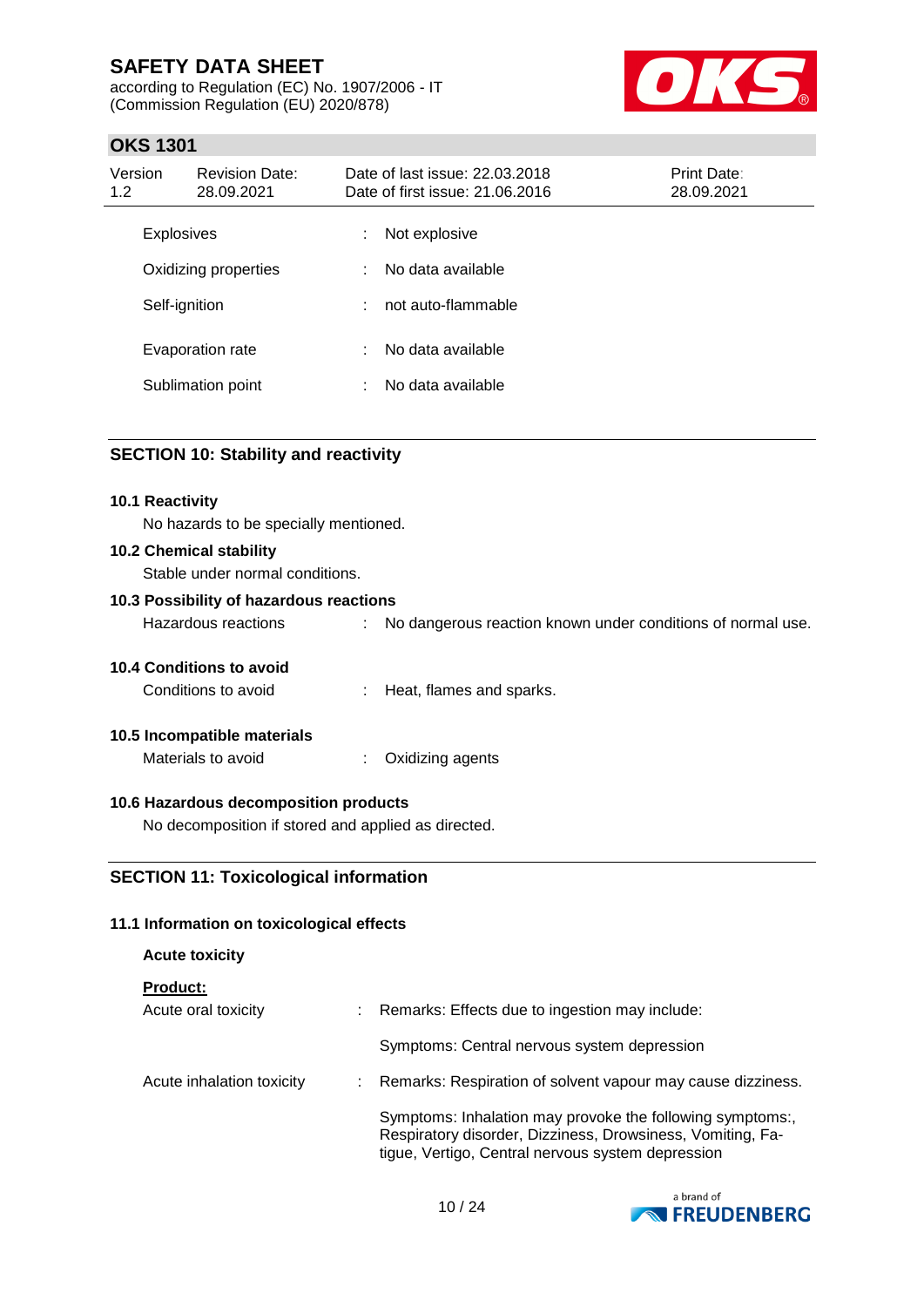according to Regulation (EC) No. 1907/2006 - IT (Commission Regulation (EU) 2020/878)



## **OKS 1301**

| Version<br>1.2 | <b>Revision Date:</b><br>28.09.2021 |                       | Date of last issue: 22.03.2018<br>Date of first issue: 21.06.2016                                                                                                                                       | <b>Print Date:</b><br>28.09.2021 |
|----------------|-------------------------------------|-----------------------|---------------------------------------------------------------------------------------------------------------------------------------------------------------------------------------------------------|----------------------------------|
|                | Acute dermal toxicity               | $\mathbb{Z}^{\times}$ | Symptoms: Redness, Local irritation                                                                                                                                                                     |                                  |
|                | Components:                         |                       |                                                                                                                                                                                                         |                                  |
|                |                                     |                       | Hydrocarbons, C6-C7, n-alkanes, isoalkanes, cyclics, <5% n-hexane:                                                                                                                                      |                                  |
|                | Acute oral toxicity                 |                       | LD50 (Rat): $> 5.840$ mg/kg<br>Assessment: The substance or mixture has no acute oral tox-<br>icity                                                                                                     |                                  |
|                | Acute inhalation toxicity           |                       | : $LC50 (Rat): > 25,2$ mg/l<br>Exposure time: 4 h<br>Test atmosphere: vapour<br>Assessment: The substance or mixture has no acute inhala-<br>tion toxicity                                              |                                  |
|                | Acute dermal toxicity               |                       | : LD50 (Rat): $> 2.8$ g/kg<br>Assessment: The substance or mixture has no acute dermal<br>toxicity                                                                                                      |                                  |
|                | n-butyl acetate:                    |                       |                                                                                                                                                                                                         |                                  |
|                | Acute oral toxicity                 |                       | : LD50 (Rat): 10.768 mg/kg                                                                                                                                                                              |                                  |
|                | Acute inhalation toxicity           |                       | $LC50$ (Rat): $> 21$ mg/l<br>Exposure time: 4 h<br>Test atmosphere: vapour<br>Method: OECD Test Guideline 403<br>GLP: yes<br>Assessment: The substance or mixture has no acute inhala-<br>tion toxicity |                                  |
|                | Acute dermal toxicity               |                       | : LD50 (Rabbit): $> 17.600$ mg/kg                                                                                                                                                                       |                                  |
| butane:        |                                     |                       |                                                                                                                                                                                                         |                                  |
|                | Acute inhalation toxicity           |                       | LC50 (Rat): 658 mg/l<br>Exposure time: 4 h<br>Test atmosphere: gas                                                                                                                                      |                                  |
|                | isobutane:                          |                       |                                                                                                                                                                                                         |                                  |
|                | Acute inhalation toxicity           |                       | LC50 (Rat): 658 mg/l<br>Exposure time: 4 h<br>Test atmosphere: gas                                                                                                                                      |                                  |
|                | <b>Skin corrosion/irritation</b>    |                       |                                                                                                                                                                                                         |                                  |
| Product:       |                                     |                       |                                                                                                                                                                                                         |                                  |
| Remarks        |                                     |                       | Irritating to skin.                                                                                                                                                                                     |                                  |

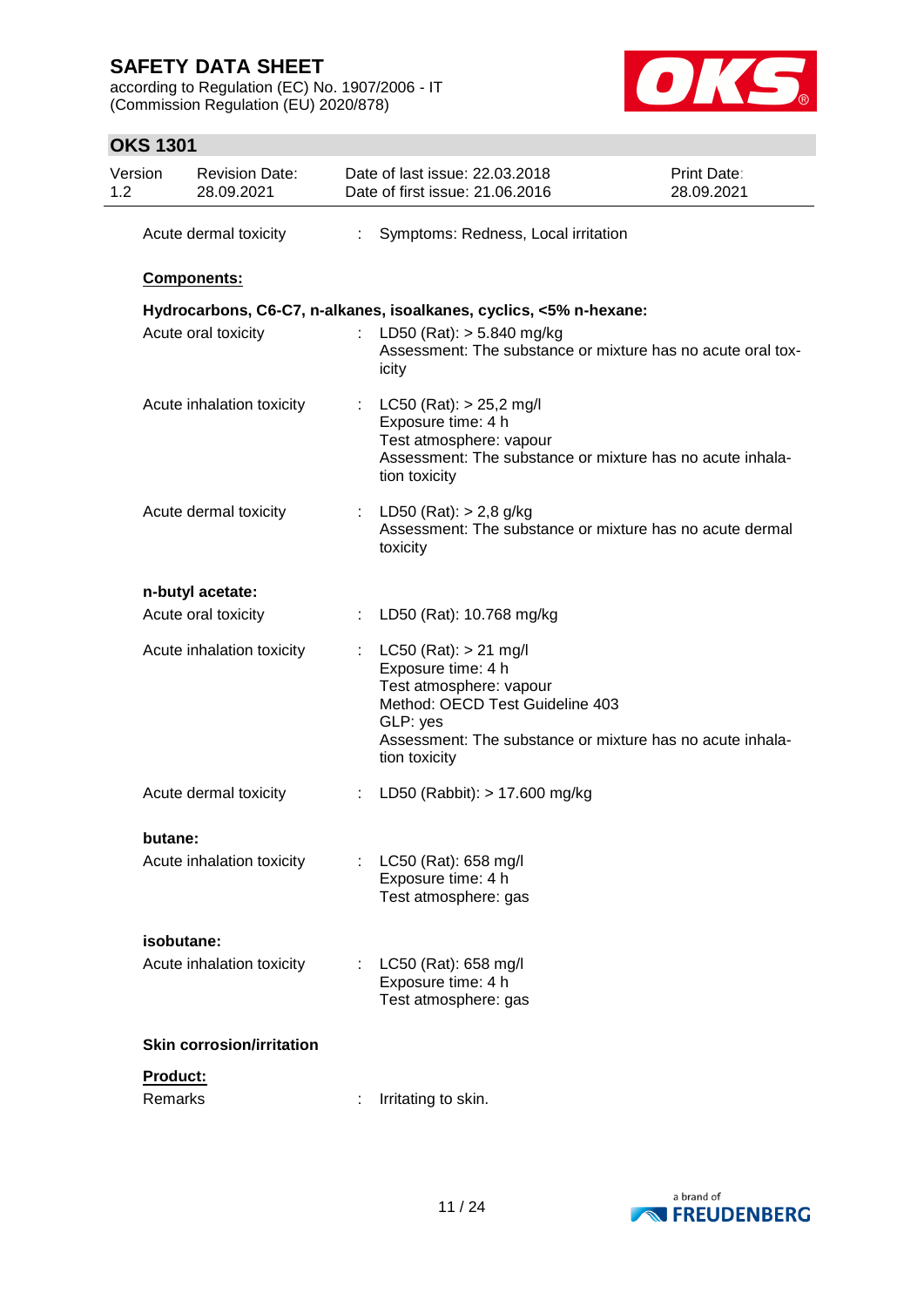according to Regulation (EC) No. 1907/2006 - IT (Commission Regulation (EU) 2020/878)



## **OKS 1301**

| Version | Revision Date: | Date of last issue: 22,03,2018  | <b>Print Date:</b> |
|---------|----------------|---------------------------------|--------------------|
| 1.2     | 28.09.2021     | Date of first issue: 21,06,2016 | 28.09.2021         |

### **Components:**

| Hydrocarbons, C6-C7, n-alkanes, isoalkanes, cyclics, <5% n-hexane: |                                                                    |  |  |  |  |  |
|--------------------------------------------------------------------|--------------------------------------------------------------------|--|--|--|--|--|
| <b>Species</b>                                                     | Rabbit                                                             |  |  |  |  |  |
| Assessment                                                         | Irritating to skin.                                                |  |  |  |  |  |
| Method                                                             | <b>OECD Test Guideline 404</b>                                     |  |  |  |  |  |
| Result                                                             | Irritating to skin.                                                |  |  |  |  |  |
|                                                                    |                                                                    |  |  |  |  |  |
| n-butyl acetate:                                                   |                                                                    |  |  |  |  |  |
| <b>Species</b>                                                     | Rabbit                                                             |  |  |  |  |  |
| Assessment                                                         | No skin irritation                                                 |  |  |  |  |  |
| Method                                                             | <b>OECD Test Guideline 404</b>                                     |  |  |  |  |  |
| Result                                                             | Repeated exposure may cause skin dryness or cracking.              |  |  |  |  |  |
|                                                                    |                                                                    |  |  |  |  |  |
| Serious eye damage/eye irritation                                  |                                                                    |  |  |  |  |  |
| <b>Product:</b>                                                    |                                                                    |  |  |  |  |  |
| Remarks                                                            | Contact with eyes may cause irritation.                            |  |  |  |  |  |
|                                                                    |                                                                    |  |  |  |  |  |
| Components:                                                        |                                                                    |  |  |  |  |  |
|                                                                    | Hydrocarbons, C6-C7, n-alkanes, isoalkanes, cyclics, <5% n-hexane: |  |  |  |  |  |
| Species                                                            | Rabbit                                                             |  |  |  |  |  |
| Assessment                                                         | No eye irritation                                                  |  |  |  |  |  |
| Result                                                             | No eye irritation                                                  |  |  |  |  |  |
|                                                                    |                                                                    |  |  |  |  |  |
| n-butyl acetate:                                                   |                                                                    |  |  |  |  |  |
| <b>Species</b>                                                     | Rabbit                                                             |  |  |  |  |  |
| Assessment                                                         | No eye irritation                                                  |  |  |  |  |  |
| Method                                                             | <b>OECD Test Guideline 405</b>                                     |  |  |  |  |  |
| Result                                                             | No eye irritation                                                  |  |  |  |  |  |
| <b>GLP</b>                                                         | yes                                                                |  |  |  |  |  |
|                                                                    |                                                                    |  |  |  |  |  |
| Respiratory or skin sensitisation                                  |                                                                    |  |  |  |  |  |
| <b>Product:</b>                                                    |                                                                    |  |  |  |  |  |
| Remarks                                                            | This information is not available.                                 |  |  |  |  |  |
| Components:                                                        |                                                                    |  |  |  |  |  |
|                                                                    | Hydrocarbons, C6-C7, n-alkanes, isoalkanes, cyclics, <5% n-hexane: |  |  |  |  |  |
| <b>Test Type</b>                                                   | <b>Maximisation Test</b>                                           |  |  |  |  |  |
| <b>Exposure routes</b>                                             | Dermal                                                             |  |  |  |  |  |
| <b>Species</b>                                                     | Guinea pig                                                         |  |  |  |  |  |
| Assessment                                                         | Does not cause skin sensitisation.                                 |  |  |  |  |  |
| Method                                                             | <b>OECD Test Guideline 406</b>                                     |  |  |  |  |  |
| Result                                                             | Did not cause sensitisation on laboratory animals.                 |  |  |  |  |  |
|                                                                    |                                                                    |  |  |  |  |  |
| n-butyl acetate:                                                   |                                                                    |  |  |  |  |  |

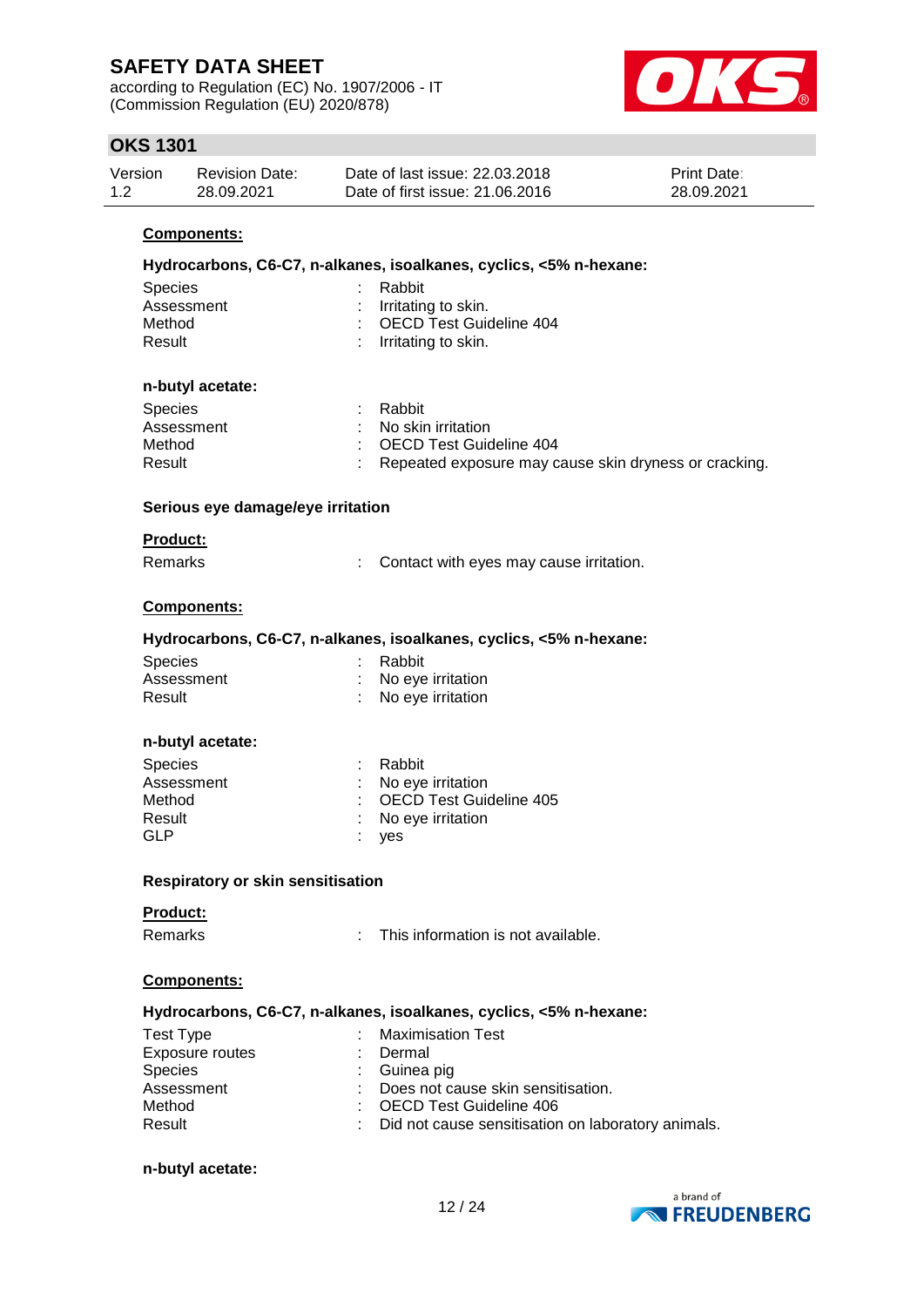according to Regulation (EC) No. 1907/2006 - IT (Commission Regulation (EU) 2020/878)



## **OKS 1301**

| Version<br>1.2              | <b>Revision Date:</b><br>28.09.2021               |   | Date of last issue: 22.03.2018<br>Date of first issue: 21.06.2016                                                                                              | Print Date:<br>28.09.2021 |
|-----------------------------|---------------------------------------------------|---|----------------------------------------------------------------------------------------------------------------------------------------------------------------|---------------------------|
| Species<br>Method<br>Result | <b>Test Type</b><br>Exposure routes<br>Assessment |   | <b>Maximisation Test</b><br>Dermal<br>Guinea pig<br>Does not cause skin sensitisation.<br><b>OECD Test Guideline 406</b><br>Does not cause skin sensitisation. |                           |
|                             | <b>Germ cell mutagenicity</b>                     |   |                                                                                                                                                                |                           |
| <b>Product:</b>             |                                                   |   |                                                                                                                                                                |                           |
|                             | Genotoxicity in vitro                             |   | Remarks: No data available                                                                                                                                     |                           |
|                             | Genotoxicity in vivo                              |   | Remarks: No data available                                                                                                                                     |                           |
|                             | Components:                                       |   |                                                                                                                                                                |                           |
|                             |                                                   |   | Hydrocarbons, C6-C7, n-alkanes, isoalkanes, cyclics, <5% n-hexane:                                                                                             |                           |
|                             | Genotoxicity in vitro                             |   | Test Type: Chromosome aberration test in vitro<br>Test system: Rodent cell line<br>Method: OECD Test Guideline 473<br>Result: negative                         |                           |
|                             | n-butyl acetate:                                  |   |                                                                                                                                                                |                           |
|                             | Genotoxicity in vitro                             | ÷ | Test Type: Ames test<br>Test system: Salmonella typhimurium<br>Method: OECD Test Guideline 471<br>Result: negative                                             |                           |
|                             |                                                   |   | Test Type: Chromosome aberration test in vitro<br>Test system: Chinese hamster cells<br>Method: OECD Test Guideline 473<br>Result: negative                    |                           |
|                             | Genotoxicity in vivo                              |   | Species: Mouse<br><b>Application Route: Oral</b><br>Method: OECD Test Guideline 474<br>Result: negative                                                        |                           |
|                             | Germ cell mutagenicity-As-<br>sessment            |   | Tests on bacterial or mammalian cell cultures did not show<br>mutagenic effects., Animal testing did not show any mutagenic<br>effects.                        |                           |
|                             | Carcinogenicity                                   |   |                                                                                                                                                                |                           |
| Product:                    |                                                   |   |                                                                                                                                                                |                           |
| Remarks                     |                                                   |   | No data available                                                                                                                                              |                           |
|                             | Components:                                       |   |                                                                                                                                                                |                           |
|                             | n-butyl acetate:                                  |   |                                                                                                                                                                |                           |

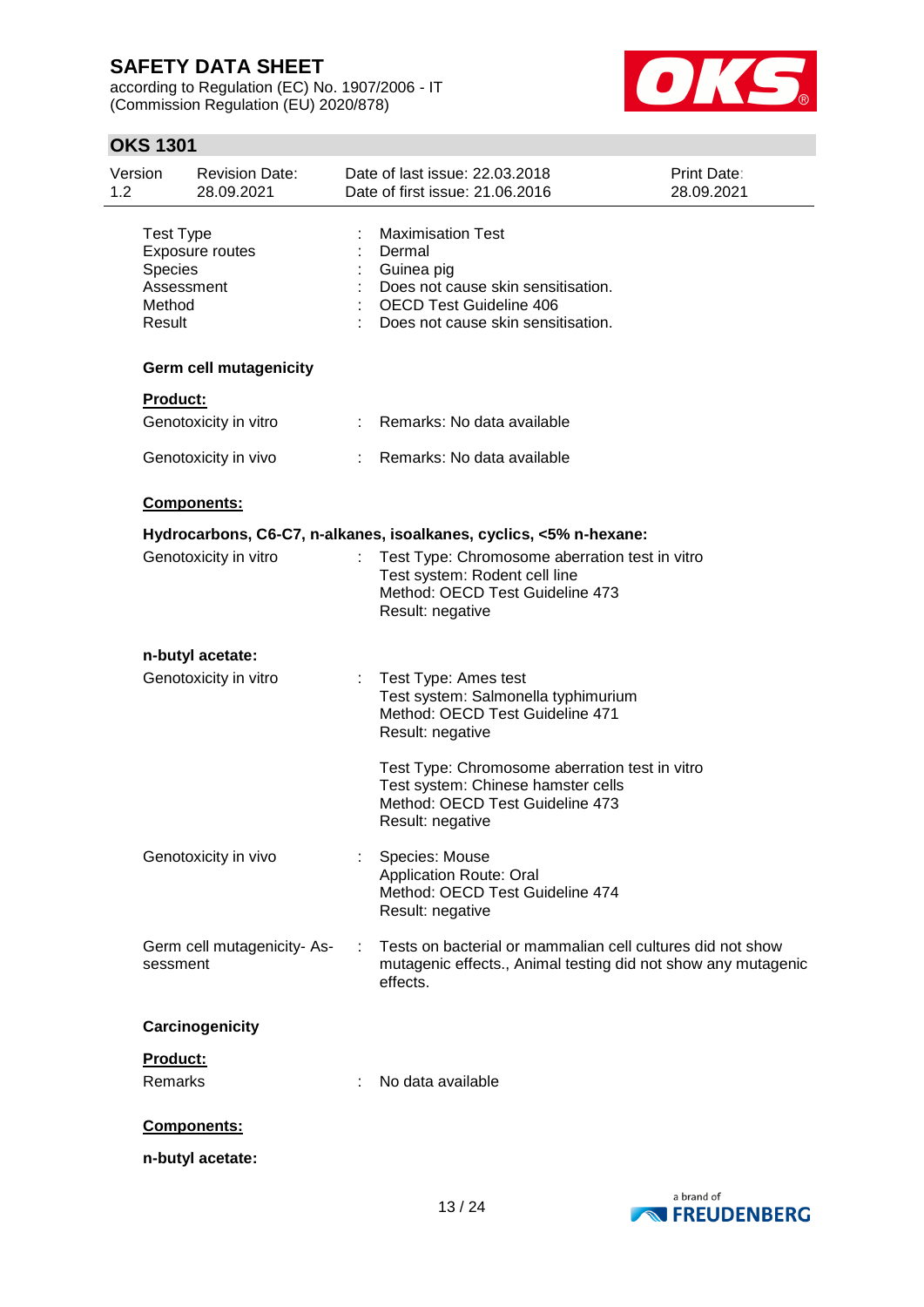according to Regulation (EC) No. 1907/2006 - IT (Commission Regulation (EU) 2020/878)



## **OKS 1301**

| Version<br><b>Revision Date:</b><br>28.09.2021 | Date of last issue: 22.03.2018<br>Date of first issue: 21.06.2016                                                                                                                                                                                                                                                                                       | Print Date:<br>28.09.2021 |
|------------------------------------------------|---------------------------------------------------------------------------------------------------------------------------------------------------------------------------------------------------------------------------------------------------------------------------------------------------------------------------------------------------------|---------------------------|
| Carcinogenicity - Assess-<br>ment              | : Not classifiable as a human carcinogen.                                                                                                                                                                                                                                                                                                               |                           |
| <b>Reproductive toxicity</b>                   |                                                                                                                                                                                                                                                                                                                                                         |                           |
| <b>Product:</b>                                |                                                                                                                                                                                                                                                                                                                                                         |                           |
| Effects on fertility                           | : Remarks: No data available                                                                                                                                                                                                                                                                                                                            |                           |
| Effects on foetal develop-<br>ment             | : Remarks: No data available                                                                                                                                                                                                                                                                                                                            |                           |
| Components:                                    |                                                                                                                                                                                                                                                                                                                                                         |                           |
| n-butyl acetate:                               |                                                                                                                                                                                                                                                                                                                                                         |                           |
| Effects on fertility                           | ÷<br>Test Type: Two-generation study<br>Species: Rat<br>Application Route: inhalation (vapour)<br>General Toxicity - Parent: NOAEC: 750 mg/l<br>General Toxicity F1: NOAEC: 750 mg/l<br>General Toxicity F2: NOAEC: 750 mg/l<br>Method: OECD Test Guideline 416<br>Result: Embryotoxic effects and adverse effects on the off-<br>spring were detected. |                           |
| Reproductive toxicity - As-                    | - Fertility -<br>÷                                                                                                                                                                                                                                                                                                                                      |                           |
| sessment                                       | No evidence of adverse effects on sexual function and fertility,<br>or on development, based on animal experiments.<br>- Teratogenicity -                                                                                                                                                                                                               |                           |
|                                                | No toxicity to reproduction                                                                                                                                                                                                                                                                                                                             |                           |
| <b>STOT - single exposure</b>                  |                                                                                                                                                                                                                                                                                                                                                         |                           |
| Components:                                    |                                                                                                                                                                                                                                                                                                                                                         |                           |
|                                                | Hydrocarbons, C6-C7, n-alkanes, isoalkanes, cyclics, <5% n-hexane:                                                                                                                                                                                                                                                                                      |                           |
| Assessment                                     | May cause drowsiness or dizziness.                                                                                                                                                                                                                                                                                                                      |                           |
| n-butyl acetate:                               |                                                                                                                                                                                                                                                                                                                                                         |                           |
| Exposure routes                                | Inhalation                                                                                                                                                                                                                                                                                                                                              |                           |
| <b>Target Organs</b><br>Assessment             | Central nervous system<br>The substance or mixture is classified as specific target organ<br>toxicant, single exposure, category 3 with narcotic effects.                                                                                                                                                                                               |                           |
| <b>STOT - repeated exposure</b>                |                                                                                                                                                                                                                                                                                                                                                         |                           |
| Components:                                    |                                                                                                                                                                                                                                                                                                                                                         |                           |
|                                                | Hydrocarbons, C6-C7, n-alkanes, isoalkanes, cyclics, <5% n-hexane:                                                                                                                                                                                                                                                                                      |                           |

Exposure routes : inhalation (vapour)

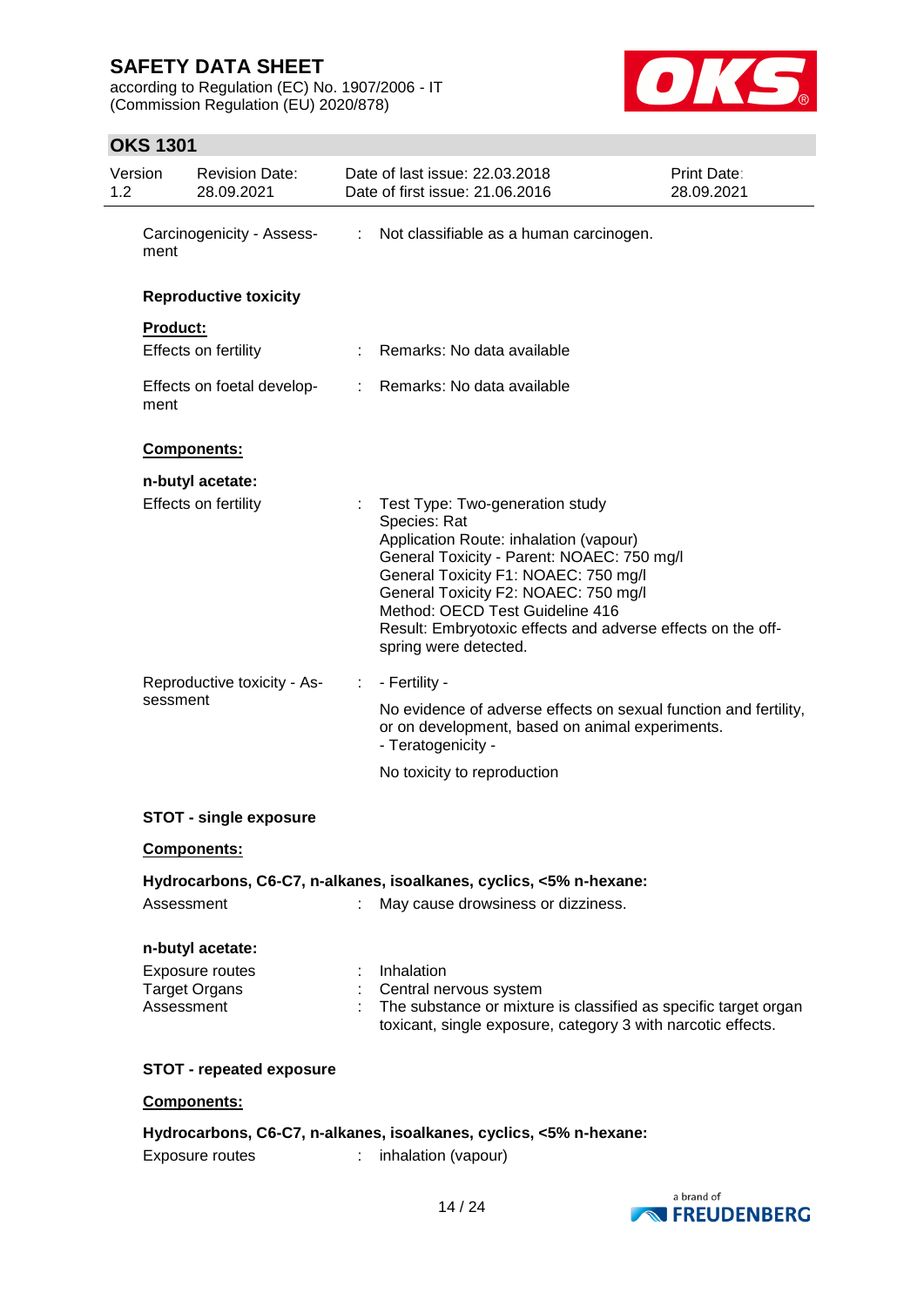according to Regulation (EC) No. 1907/2006 - IT (Commission Regulation (EU) 2020/878)



# **OKS 1301**

|                                                           | ו טטו שווט              |                                     |   |                                                                                                     |                           |
|-----------------------------------------------------------|-------------------------|-------------------------------------|---|-----------------------------------------------------------------------------------------------------|---------------------------|
| Version<br>1.2                                            |                         | <b>Revision Date:</b><br>28.09.2021 |   | Date of last issue: 22.03.2018<br>Date of first issue: 21.06.2016                                   | Print Date:<br>28.09.2021 |
|                                                           | Assessment              |                                     |   | No significant health effects observed in animals at concentra-<br>tions of 1 mg/l/6h/d or less.    |                           |
|                                                           | Assessment              | n-butyl acetate:                    | ÷ | The substance or mixture is not classified as specific target<br>organ toxicant, repeated exposure. |                           |
|                                                           |                         | <b>Repeated dose toxicity</b>       |   |                                                                                                     |                           |
|                                                           | Product:<br>Remarks     |                                     |   | This information is not available.                                                                  |                           |
|                                                           |                         | <b>Components:</b>                  |   |                                                                                                     |                           |
|                                                           |                         | n-butyl acetate:                    |   |                                                                                                     |                           |
|                                                           | Species<br><b>NOAEL</b> | <b>Application Route</b>            |   | Rat<br>125 mg/kg<br>Oral                                                                            |                           |
|                                                           |                         | <b>Aspiration toxicity</b>          |   |                                                                                                     |                           |
|                                                           | Product:                | This information is not available.  |   |                                                                                                     |                           |
|                                                           |                         | Components:                         |   |                                                                                                     |                           |
| May be fatal if swallowed and enters airways.             |                         |                                     |   | Hydrocarbons, C6-C7, n-alkanes, isoalkanes, cyclics, <5% n-hexane:                                  |                           |
| n-butyl acetate:<br>No aspiration toxicity classification |                         |                                     |   |                                                                                                     |                           |
|                                                           |                         | <b>Further information</b>          |   |                                                                                                     |                           |
|                                                           | Product:                |                                     |   |                                                                                                     |                           |
|                                                           | <b>Remarks</b>          |                                     |   | Ingestion causes irritation of upper respiratory system and<br>gastrointestinal disturbance.        |                           |

## **SECTION 12: Ecological information**

## **12.1 Toxicity**

### **Product:**

Toxicity to fish : Remarks: Toxic to aquatic organisms, may cause long-term adverse effects in the aquatic environment.

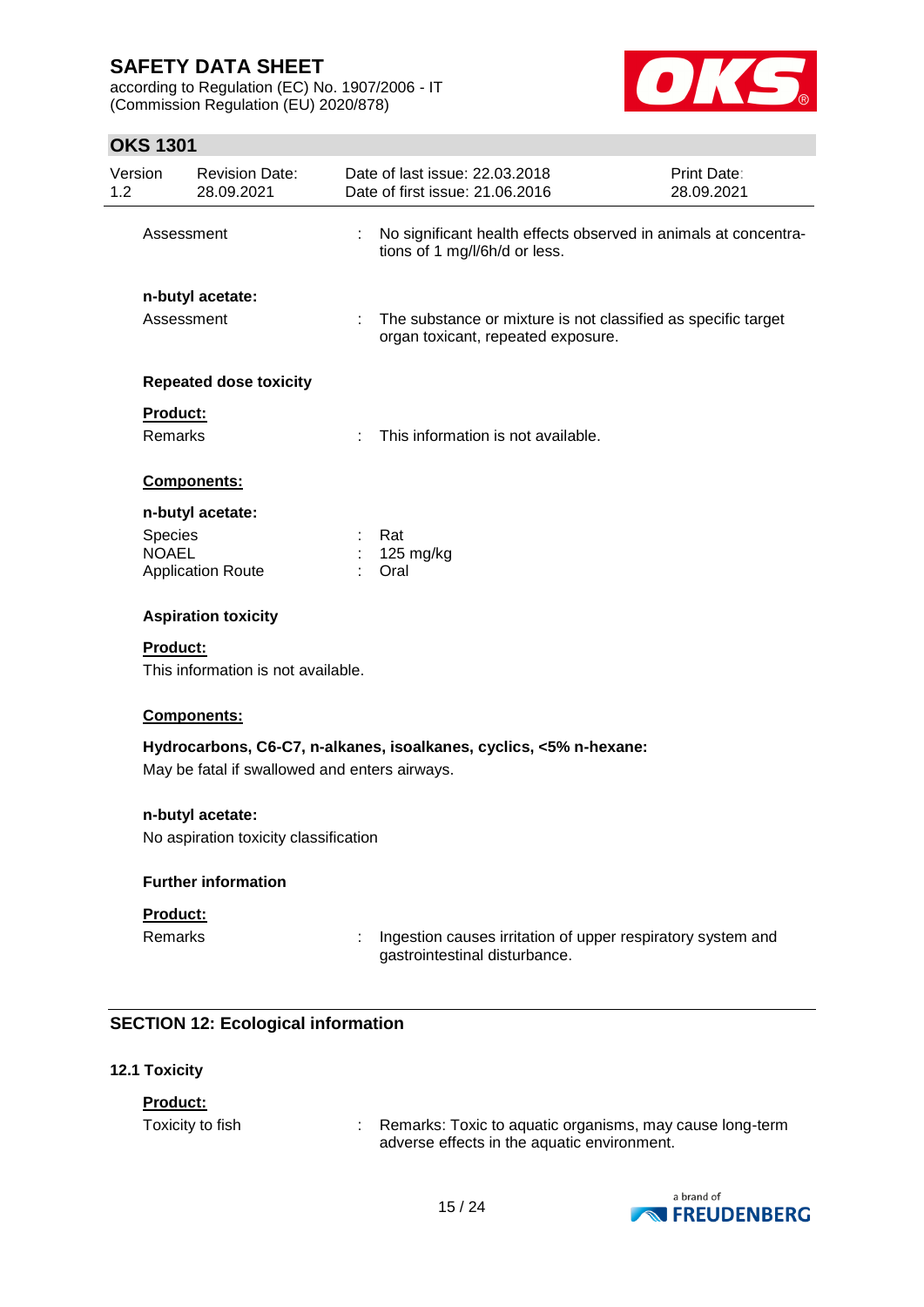according to Regulation (EC) No. 1907/2006 - IT (Commission Regulation (EU) 2020/878)



## **OKS 1301**

| Version<br>1.2 |                  | <b>Revision Date:</b><br>28.09.2021                      |    | Date of last issue: 22.03.2018<br>Date of first issue: 21.06.2016                                                                              | Print Date:<br>28.09.2021 |
|----------------|------------------|----------------------------------------------------------|----|------------------------------------------------------------------------------------------------------------------------------------------------|---------------------------|
|                |                  | aquatic invertebrates                                    |    | Toxicity to daphnia and other : Remarks: No data available                                                                                     |                           |
|                | plants           | Toxicity to algae/aquatic                                |    | : Remarks: No data available                                                                                                                   |                           |
|                |                  | Toxicity to microorganisms                               |    | Remarks: No data available                                                                                                                     |                           |
|                |                  | Components:                                              |    |                                                                                                                                                |                           |
|                |                  |                                                          |    | Hydrocarbons, C6-C7, n-alkanes, isoalkanes, cyclics, <5% n-hexane:                                                                             |                           |
|                | Toxicity to fish |                                                          |    | : LC50 (Oncorhynchus mykiss (rainbow trout)): $> 22$ mg/l<br>Exposure time: 96 h<br>Method: OECD Test Guideline 203<br>GLP: yes                |                           |
|                |                  | Toxicity to daphnia and other :<br>aquatic invertebrates |    | EL50 (Daphnia magna (Water flea)): 3 mg/l<br>Exposure time: 48 h<br>Method: OECD Test Guideline 202<br>GLP: yes                                |                           |
|                | plants           | Toxicity to algae/aquatic                                | t. | EbC50 (Pseudokirchneriella subcapitata (green algae)): 26<br>mg/l<br>Exposure time: 72 h<br>Method: OECD Test Guideline 201                    |                           |
|                |                  | <b>Ecotoxicology Assessment</b>                          |    |                                                                                                                                                |                           |
|                |                  | Acute aquatic toxicity                                   | ÷  | Toxic to aquatic life.                                                                                                                         |                           |
|                |                  | Chronic aquatic toxicity                                 | ÷. | Toxic to aquatic life with long lasting effects.                                                                                               |                           |
|                |                  | n-butyl acetate:                                         |    |                                                                                                                                                |                           |
|                |                  | Toxicity to fish                                         |    | LC50 (Pimephales promelas (fathead minnow)): 18 mg/l<br>Exposure time: 96 h<br>Test Type: flow-through test<br>Method: OECD Test Guideline 203 |                           |
|                |                  | Toxicity to daphnia and other :<br>aquatic invertebrates |    | EC50 (Daphnia (water flea)): 44 mg/l<br>Exposure time: 48 h<br>Test Type: static test                                                          |                           |
|                | plants           | Toxicity to algae/aquatic                                |    | EC50 (Desmodesmus subspicatus (green algae)): 397 mg/l<br>Exposure time: 72 h<br>Test Type: static test                                        |                           |
|                |                  | Toxicity to microorganisms                               |    | EC50 (Tetrahymena pyriformis): 356 mg/l<br>Exposure time: 40 h<br>Test Type: Growth inhibition                                                 |                           |
|                |                  | Toxicity to daphnia and other :                          |    | NOEC: 23 mg/l                                                                                                                                  |                           |

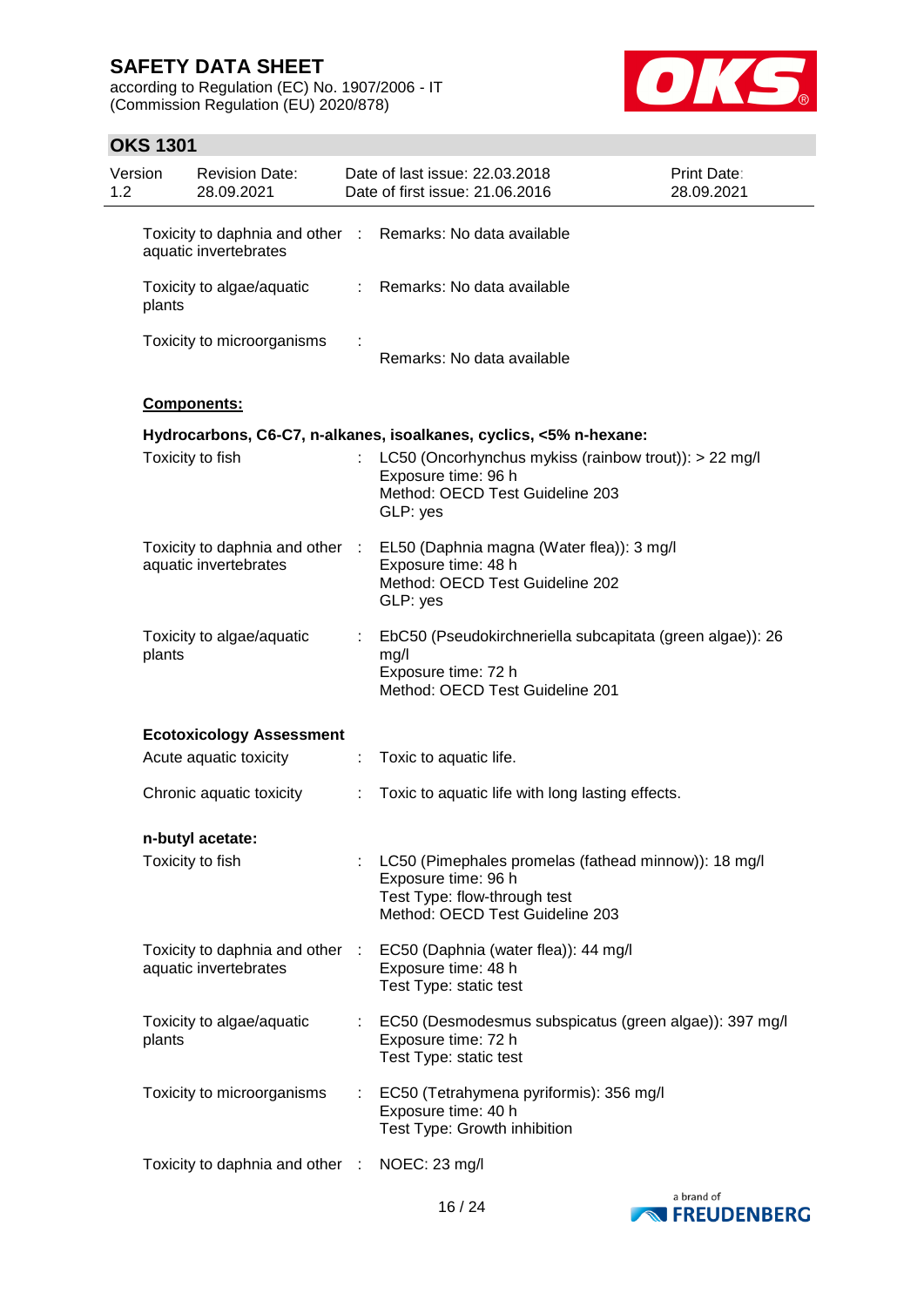according to Regulation (EC) No. 1907/2006 - IT (Commission Regulation (EU) 2020/878)



## **OKS 1301**

| 1.2 | Version       | <b>Revision Date:</b><br>28.09.2021 |    | Date of last issue: 22.03.2018<br>Date of first issue: 21.06.2016                                                                                                                                                       | Print Date:<br>28.09.2021 |
|-----|---------------|-------------------------------------|----|-------------------------------------------------------------------------------------------------------------------------------------------------------------------------------------------------------------------------|---------------------------|
|     | ic toxicity)  | aquatic invertebrates (Chron-       |    | Exposure time: 21 d<br>Species: Daphnia magna (Water flea)<br><b>Test Type: Reproduction Test</b><br>GLP: yes                                                                                                           |                           |
|     |               | 12.2 Persistence and degradability  |    |                                                                                                                                                                                                                         |                           |
|     | Product:      |                                     |    |                                                                                                                                                                                                                         |                           |
|     |               | Biodegradability                    |    | : Remarks: No data available                                                                                                                                                                                            |                           |
|     | ity           |                                     |    | Physico-chemical removabil- : Remarks: No data available                                                                                                                                                                |                           |
|     |               | Components:                         |    |                                                                                                                                                                                                                         |                           |
|     |               |                                     |    | Hydrocarbons, C6-C7, n-alkanes, isoalkanes, cyclics, <5% n-hexane:                                                                                                                                                      |                           |
|     |               | Biodegradability                    | ÷. | Result: Readily biodegradable.                                                                                                                                                                                          |                           |
|     |               | n-butyl acetate:                    |    |                                                                                                                                                                                                                         |                           |
|     |               | Biodegradability                    |    | Test Type: Primary biodegradation<br>Result: rapidly biodegradable<br>Biodegradation: 83 %<br>Exposure time: 28 d<br>Method: OECD Test Guideline 301D                                                                   |                           |
|     |               | 12.3 Bioaccumulative potential      |    |                                                                                                                                                                                                                         |                           |
|     | Product:      |                                     |    |                                                                                                                                                                                                                         |                           |
|     |               | <b>Bioaccumulation</b>              |    | Remarks: This mixture contains no substance considered to<br>be persistent, bioaccumulating and toxic (PBT).<br>This mixture contains no substance considered to be very<br>persistent and very bioaccumulating (vPvB). |                           |
|     |               | <b>Components:</b>                  |    |                                                                                                                                                                                                                         |                           |
|     | propane:      |                                     |    |                                                                                                                                                                                                                         |                           |
|     | octanol/water | Partition coefficient: n-           | ÷. | log Pow: 2,36                                                                                                                                                                                                           |                           |
|     |               | n-butyl acetate:                    |    |                                                                                                                                                                                                                         |                           |
|     | octanol/water | Partition coefficient: n-           |    | log Pow: 2,3 (25 °C)<br>pH: 7<br>Method: OECD Test Guideline 117<br>GLP: yes                                                                                                                                            |                           |
|     | butane:       |                                     |    |                                                                                                                                                                                                                         |                           |
|     | octanol/water | Partition coefficient: n-           |    | : log Pow: 2,89<br>Method: OECD Test Guideline 107                                                                                                                                                                      |                           |

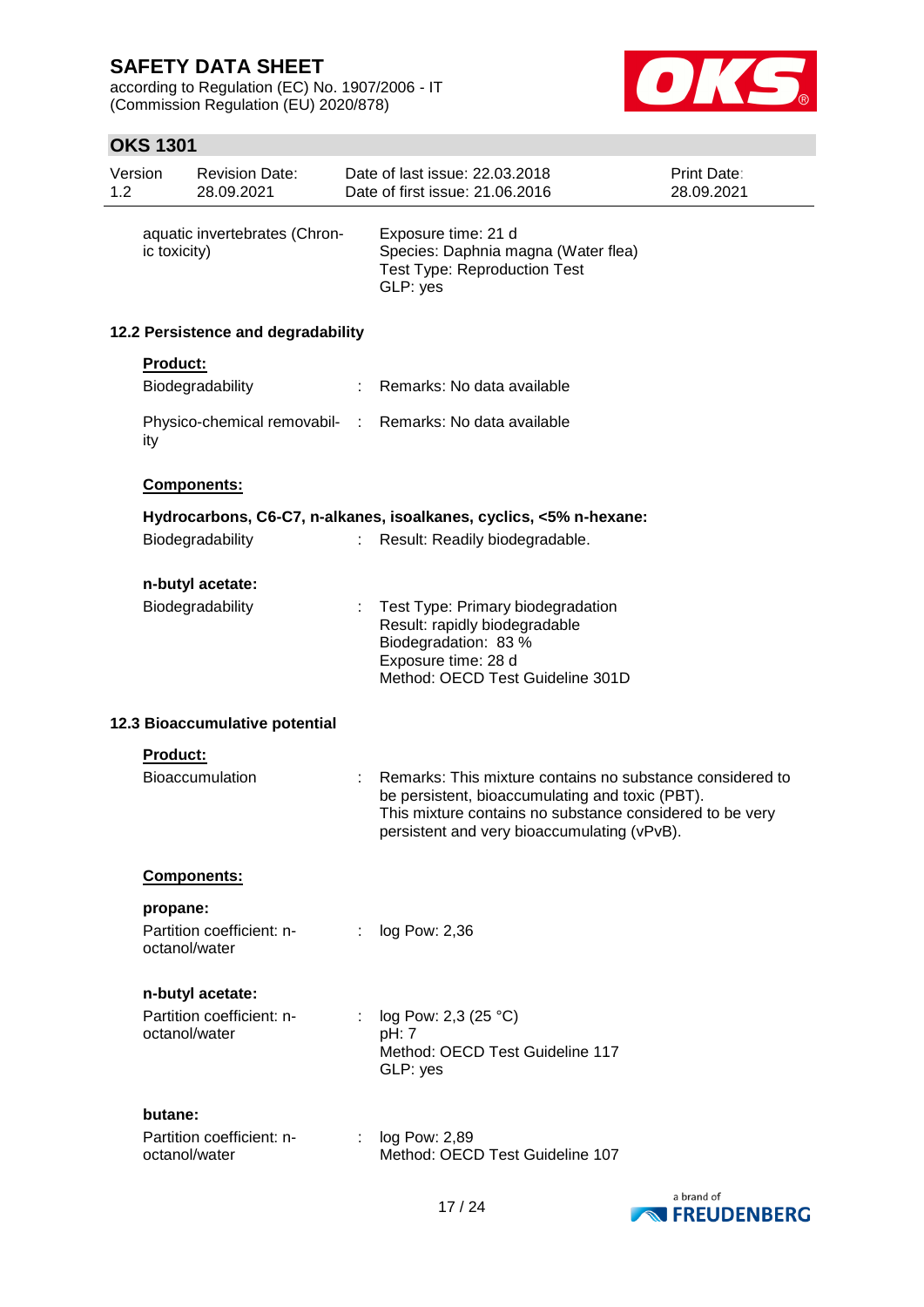according to Regulation (EC) No. 1907/2006 - IT (Commission Regulation (EU) 2020/878)



## **OKS 1301**

| Version | Revision Date: | Date of last issue: 22.03.2018  | <b>Print Date:</b> |
|---------|----------------|---------------------------------|--------------------|
| 1.2     | 28.09.2021     | Date of first issue: 21,06,2016 | 28.09.2021         |

### **isobutane:**

| Partition coefficient: n- | $\therefore$ log Pow: 2,88      |
|---------------------------|---------------------------------|
| octanol/water             | Method: OECD Test Guideline 107 |

### **12.4 Mobility in soil**

| roduc <sup>.</sup> |
|--------------------|
|--------------------|

| <b>Mobility</b>                                                                 | Remarks: No data available |
|---------------------------------------------------------------------------------|----------------------------|
| Distribution among environ- : Remarks: No data available<br>mental compartments |                            |

### **12.5 Results of PBT and vPvB assessment**

| <b>Product:</b><br>Assessment          | This substance/mixture contains no components considered<br>to be either persistent, bioaccumulative and toxic (PBT), or<br>very persistent and very bioaccumulative (vPvB) at levels of<br>$0.1\%$ or higher |
|----------------------------------------|---------------------------------------------------------------------------------------------------------------------------------------------------------------------------------------------------------------|
| <b>Components:</b><br>n-butyl acetate: |                                                                                                                                                                                                               |
| Assessment                             | Non-classified PBT substance. Non-classified vPvB sub-<br>stance.                                                                                                                                             |

## **12.6 Endocrine disrupting properties**

| <b>Product:</b>            |                                                                                                                                                                                                                                                                             |
|----------------------------|-----------------------------------------------------------------------------------------------------------------------------------------------------------------------------------------------------------------------------------------------------------------------------|
| Assessment                 | : The substance/mixture does not contain components consid-<br>ered to have endocrine disrupting properties according to<br>REACH Article 57(f) or Commission Delegated regulation<br>(EU) 2017/2100 or Commission Regulation (EU) 2018/605 at<br>levels of 0.1% or higher. |
| 12.7 Other adverse effects |                                                                                                                                                                                                                                                                             |
| <b>Product:</b>            |                                                                                                                                                                                                                                                                             |

| Additional ecological infor- | Toxic to aquatic life with long lasting effects. |
|------------------------------|--------------------------------------------------|
| mation                       |                                                  |

## **SECTION 13: Disposal considerations**

## **13.1 Waste treatment methods**

Product : Do not dispose of with domestic refuse. Dispose of as hazardous waste in compliance with local and

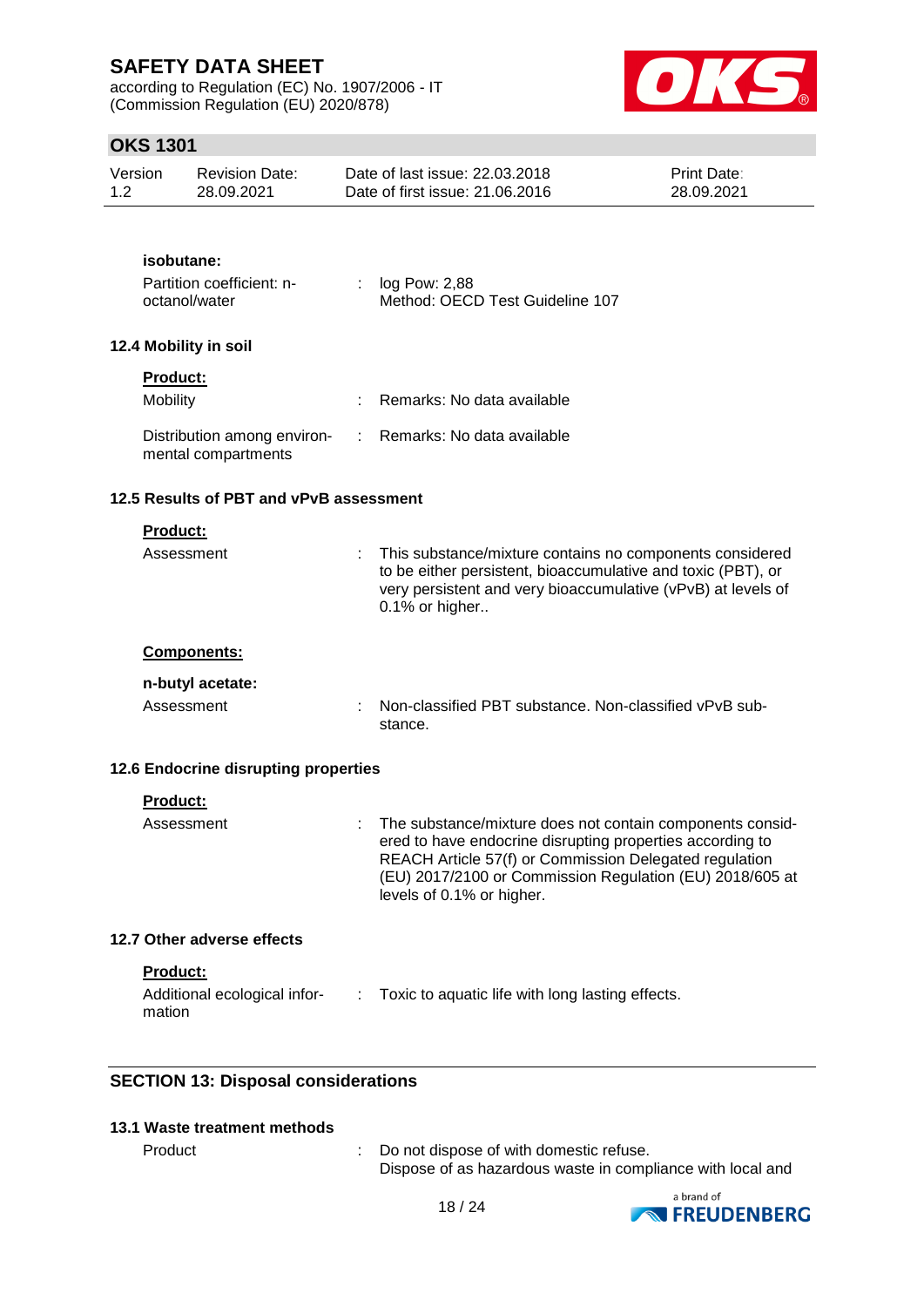according to Regulation (EC) No. 1907/2006 - IT (Commission Regulation (EU) 2020/878)



## **OKS 1301**

| Version<br>1.2         | <b>Revision Date:</b><br>28.09.2021 |    | Date of last issue: 22.03.2018<br>Date of first issue: 21.06.2016                                                                                                                                                   | <b>Print Date:</b><br>28.09.2021 |  |  |
|------------------------|-------------------------------------|----|---------------------------------------------------------------------------------------------------------------------------------------------------------------------------------------------------------------------|----------------------------------|--|--|
|                        |                                     |    | national regulations.                                                                                                                                                                                               |                                  |  |  |
|                        |                                     |    | Waste codes should be assigned by the user based on the<br>application for which the product was used.                                                                                                              |                                  |  |  |
| Contaminated packaging |                                     | t. | Packaging that is not properly emptied must be disposed of as<br>the unused product.<br>Offer empty spray cans to an established disposal company.<br>Pressurized container: Do not pierce or burn, even after use. |                                  |  |  |
| Waste Code             |                                     |    | The following Waste Codes are only suggestions:                                                                                                                                                                     |                                  |  |  |
|                        |                                     |    | unused product, packagings not completely emptied<br>16 05 04*, gases in pressure containers (including halons)<br>containing hazardous substances                                                                  |                                  |  |  |

## **SECTION 14: Transport information**

## **14.1 UN number or ID number**

| <b>ADN</b>                      | ÷. | <b>UN 1950</b>                                               |           |
|---------------------------------|----|--------------------------------------------------------------|-----------|
| <b>ADR</b>                      |    | <b>UN 1950</b>                                               |           |
| <b>RID</b>                      | ÷  | <b>UN 1950</b>                                               |           |
| <b>IMDG</b>                     |    | <b>UN 1950</b>                                               |           |
| <b>IATA</b>                     | ÷  | <b>UN 1950</b>                                               |           |
| 14.2 UN proper shipping name    |    |                                                              |           |
| <b>ADN</b>                      | t. | <b>AEROSOLS</b>                                              |           |
| <b>ADR</b>                      | t. | <b>AEROSOLS</b>                                              |           |
| <b>RID</b>                      |    | <b>AEROSOLS</b>                                              |           |
| <b>IMDG</b>                     |    | <b>AEROSOLS</b><br>(naphtha (petroleum), hydrotreated light) |           |
| <b>IATA</b>                     |    | Aerosols, flammable                                          |           |
| 14.3 Transport hazard class(es) |    |                                                              |           |
| <b>ADN</b>                      | t. | $\overline{2}$                                               |           |
| <b>ADR</b>                      | ÷. | 2                                                            |           |
| <b>RID</b>                      | t. | $\overline{2}$                                               |           |
| <b>IMDG</b>                     | t. | 2.1                                                          |           |
| <b>IATA</b>                     | t. | 2.1                                                          |           |
| 14.4 Packing group              |    |                                                              |           |
| <b>ADN</b><br>Packing group     | ÷  | Not assigned by regulation                                   |           |
|                                 |    | 10101                                                        | a brand o |

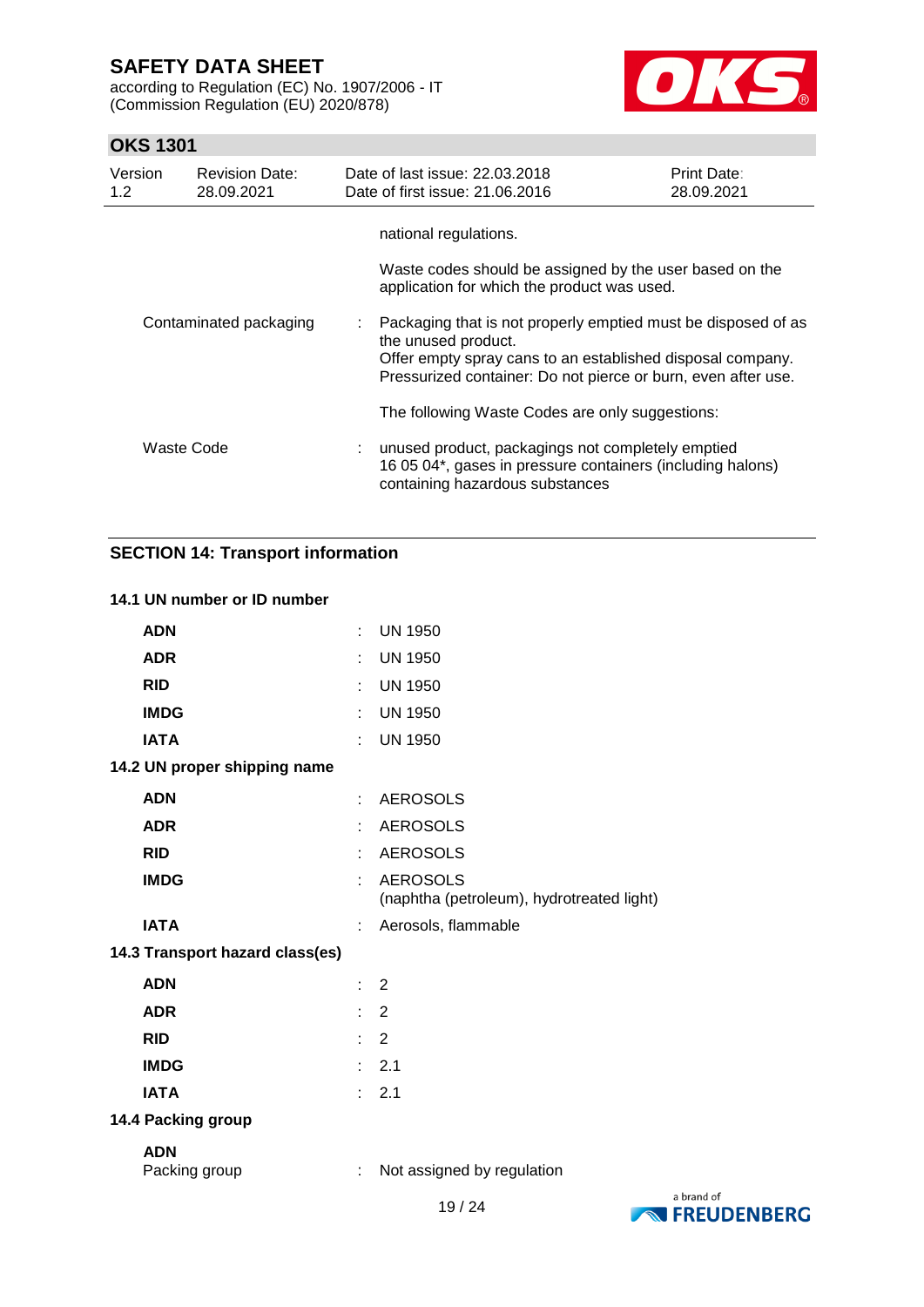according to Regulation (EC) No. 1907/2006 - IT (Commission Regulation (EU) 2020/878)



## **OKS 1301**

| 1.2                               | Version                           | <b>Revision Date:</b><br>28.09.2021                                                                        |                               | Date of last issue: 22.03.2018<br>Date of first issue: 21.06.2016 | <b>Print Date:</b><br>28.09.2021 |
|-----------------------------------|-----------------------------------|------------------------------------------------------------------------------------------------------------|-------------------------------|-------------------------------------------------------------------|----------------------------------|
|                                   | Labels                            | <b>Classification Code</b>                                                                                 | $\mathbb{Z}^{\times}$ .       | 5F<br>2.1                                                         |                                  |
|                                   | <b>ADR</b><br>Labels              | Packing group<br><b>Classification Code</b><br>Tunnel restriction code                                     |                               | Not assigned by regulation<br>5F<br>2.1<br>(D)                    |                                  |
|                                   | <b>RID</b><br>Labels              | Packing group<br><b>Classification Code</b><br>Hazard Identification Number :                              |                               | Not assigned by regulation<br>5F<br>23<br>2.1                     |                                  |
|                                   | <b>IMDG</b><br>Labels<br>EmS Code | Packing group                                                                                              | ÷                             | Not assigned by regulation<br>2.1<br>F-D, S-U                     |                                  |
|                                   | aircraft)<br>Labels               | <b>IATA (Cargo)</b><br>Packing instruction (cargo<br>Packing instruction (LQ)<br>Packing group             |                               | 203<br>Y203<br>Not assigned by regulation<br><b>Flammable Gas</b> |                                  |
|                                   | ger aircraft)<br>Labels           | <b>IATA (Passenger)</b><br>Packing instruction (passen- : 203<br>Packing instruction (LQ)<br>Packing group |                               | Y203<br>Not assigned by regulation<br><b>Flammable Gas</b>        |                                  |
| <b>14.5 Environmental hazards</b> |                                   |                                                                                                            |                               |                                                                   |                                  |
|                                   | <b>ADN</b>                        | Environmentally hazardous                                                                                  | $\mathcal{I}^{\mathcal{A}}$ . | yes                                                               |                                  |
|                                   | <b>ADR</b>                        | Environmentally hazardous                                                                                  |                               | yes                                                               |                                  |
|                                   | <b>RID</b>                        | Environmentally hazardous                                                                                  |                               | yes                                                               |                                  |
|                                   | <b>IMDG</b>                       | Marine pollutant                                                                                           |                               | yes                                                               |                                  |

### **14.6 Special precautions for user**

The transport classification(s) provided herein are for informational purposes only, and solely based upon the properties of the unpackaged material as it is described within this Safety Data Sheet. Transportation classifications may vary by mode of transportation, package sizes, and variations in regional or country regulations.

### **14.7 Maritime transport in bulk according to IMO instruments**

Remarks : Not applicable for product as supplied.

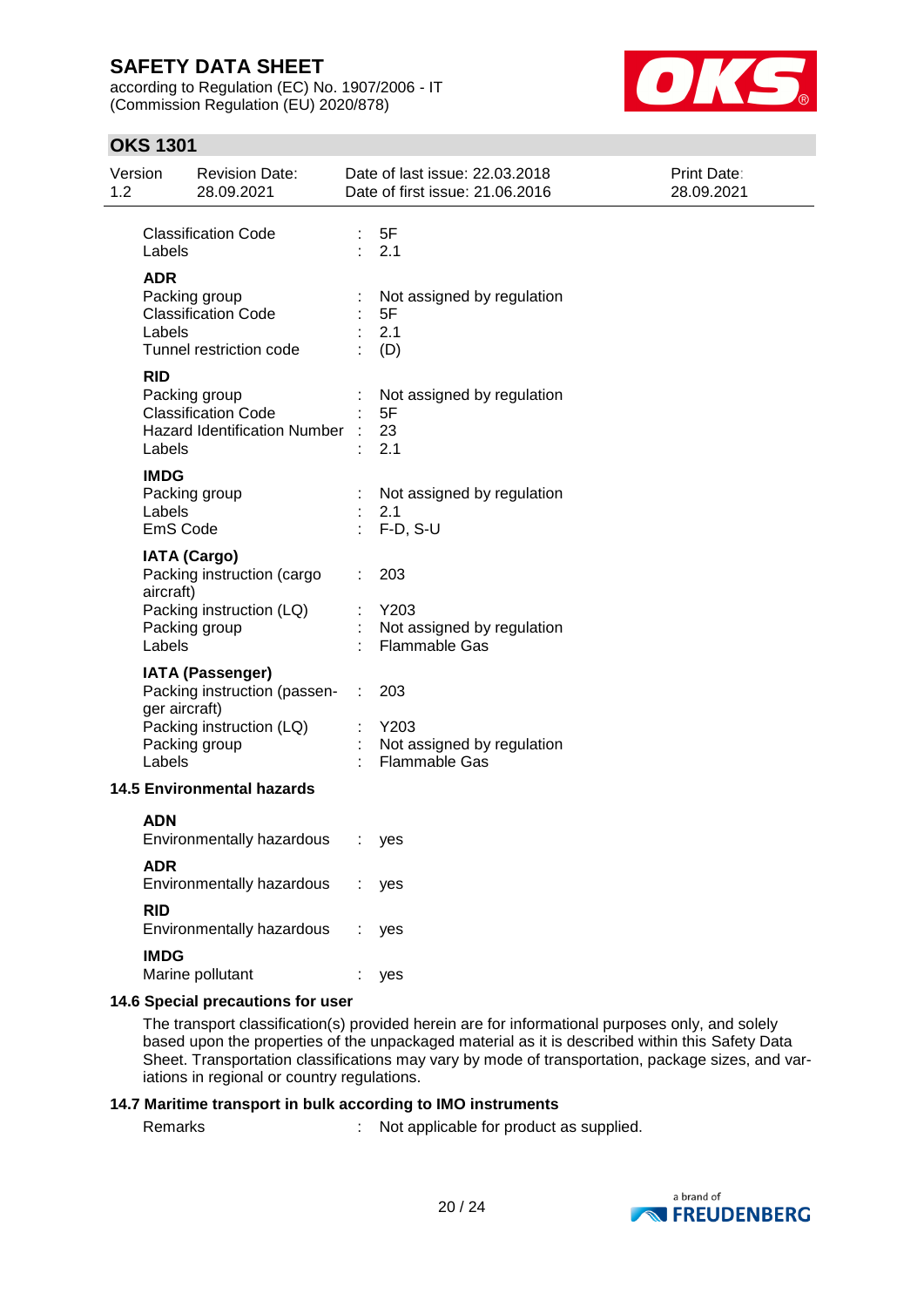according to Regulation (EC) No. 1907/2006 - IT (Commission Regulation (EU) 2020/878)



## **OKS 1301**

| Version | <b>Revision Date:</b> | Date of last issue: 22,03,2018  | <b>Print Date:</b> |
|---------|-----------------------|---------------------------------|--------------------|
| 1.2     | 28.09.2021            | Date of first issue: 21,06,2016 | 28.09.2021         |

### **SECTION 15: Regulatory information**

#### **15.1 Safety, health and environmental regulations/legislation specific for the substance or mixture** REACH - Restrictions on the manufacture, placing on the market and use of certain dangerous substances, preparations and articles (Annex XVII) : Not applicable REACH - Candidate List of Substances of Very High Concern for Authorisation (Article 59). (EU SVHC) : This product does not contain substances of very high concern (Regulation (EC) No 1907/2006 (REACH), Article 57). REACH - List of substances subject to authorisation (Annex XIV) (EU. REACH - Annex XIV) : Not applicable Regulation (EC) No 1005/2009 on substances that deplete the ozone layer (EC 1005/2009) : Not applicable Regulation (EU) 2019/1021 on persistent organic pollutants (recast) (EU POP) : Not applicable Regulation (EC) No 649/2012 of the European Parliament and the Council concerning the export and import of dangerous chemicals (EU PIC) : Not applicable

| Seveso III: Directive 2012/18/EU of the European : P3a FLAMMABLE AEROSOLS |  |  |
|---------------------------------------------------------------------------|--|--|
| Parliament and of the Council on the control of                           |  |  |
| major-accident hazards involving dangerous sub-                           |  |  |
| stances.                                                                  |  |  |
|                                                                           |  |  |

Seveso III: Directive 2012/18/EU of the European Parliament and of the Council on the control of major-accident hazards involving dangerous sub-

stances.

E2 ENVIRONMENTAL HAZARDS

P2

18 Liquefied extremely flammable gases (including LPG) and natural gas

P5c

Volatile organic compounds : Directive 2010/75/EU of 24 November 2010 on industrial emissions (integrated pollution prevention and control) Volatile organic compounds (VOC) content: 94,72 %

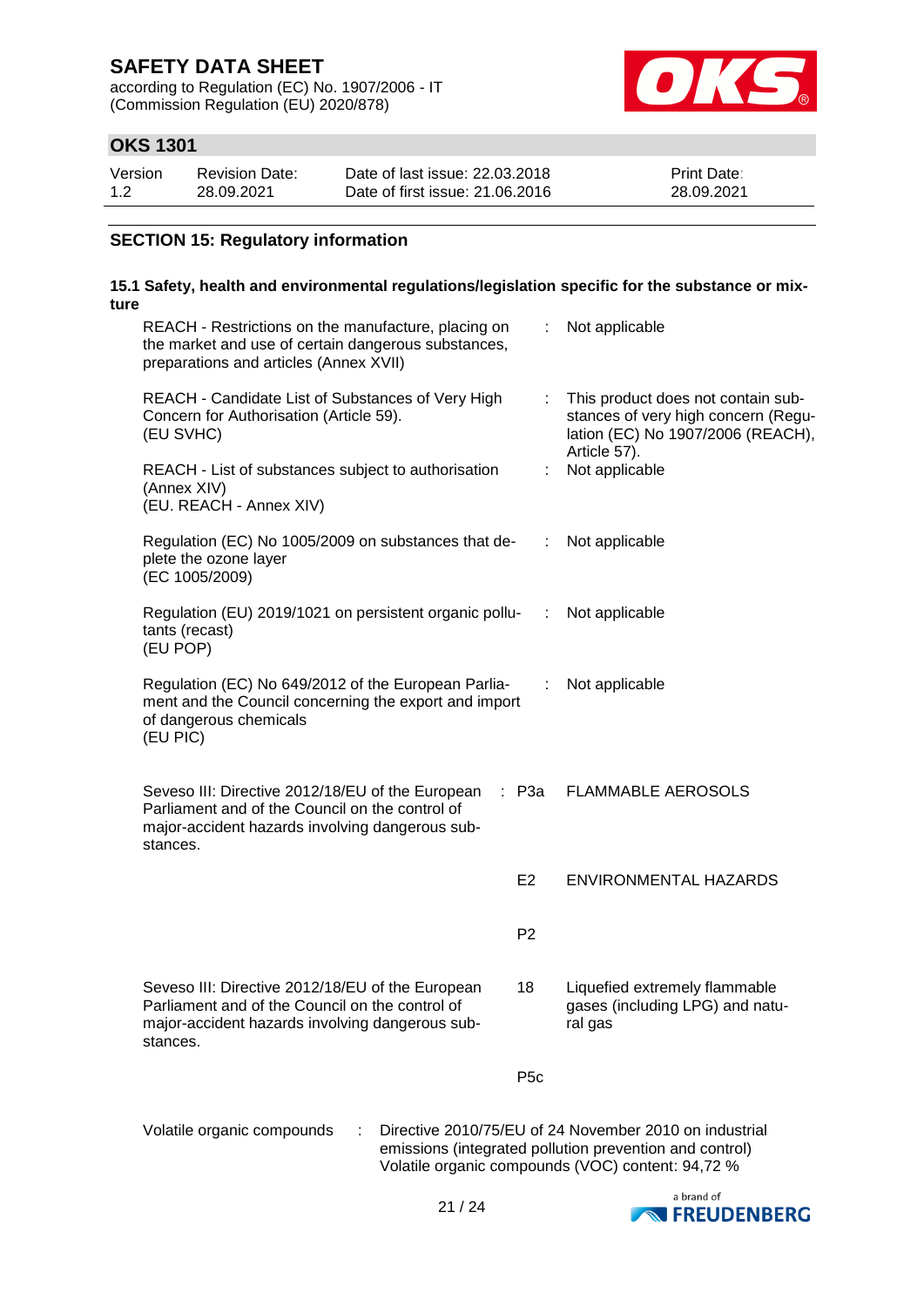according to Regulation (EC) No. 1907/2006 - IT (Commission Regulation (EU) 2020/878)



## **OKS 1301**

| Version | <b>Revision Date:</b> | Date of last issue: 22,03,2018  | <b>Print Date:</b> |
|---------|-----------------------|---------------------------------|--------------------|
| 1.2     | 28.09.2021            | Date of first issue: 21,06,2016 | 28.09.2021         |

### **Other regulations:**

Take note of Directive 94/33/EC on the protection of young people at work or stricter national regulations, where applicable.

Legislative Decree April 9,2008, 81 (Implementation of Article 1 of the Law of 3 August 2007, n. 123, concerning the protection of health and safety in the workplace.) and subsequent amendments

Legislative Decree April 3, 2006, n.152, (Environmental standards) and subsequent amendments

Legislative Decree February 6, 2009, 21 (Regulations for the execution of the provisions laid down in Regulation (EC) no. 648/2004 on detergents)

### **15.2 Chemical safety assessment**

This information is not available.

## **SECTION 16: Other information**

#### **Full text of H-Statements**

| H <sub>220</sub>  | Extremely flammable gas.                              |
|-------------------|-------------------------------------------------------|
| H <sub>225</sub>  | Highly flammable liquid and vapour.                   |
| H <sub>226</sub>  | Flammable liquid and vapour.                          |
| H <sub>280</sub>  | Contains gas under pressure; may explode if heated.   |
| H <sub>304</sub>  | May be fatal if swallowed and enters airways.         |
| H <sub>3</sub> 15 | Causes skin irritation.                               |
| H336              | May cause drowsiness or dizziness.                    |
| H411              | Toxic to aquatic life with long lasting effects.      |
| EUH066            | Repeated exposure may cause skin dryness or cracking. |

#### **Full text of other abbreviations**

| Note C               | Some organic substances may be marketed either in a specif-<br>ic isomeric form or as a mixture of several isomers. In this<br>case the supplier must state on the label whether the sub-<br>stance is a specific isomer or a mixture of isomers.                                                                                                                                                                                                                                                                                                        |
|----------------------|----------------------------------------------------------------------------------------------------------------------------------------------------------------------------------------------------------------------------------------------------------------------------------------------------------------------------------------------------------------------------------------------------------------------------------------------------------------------------------------------------------------------------------------------------------|
| Note $U$ (table 3.1) | When put on the market gases have to be classified as "Gas-<br>es under pressure", in one of the groups compressed gas,<br>liquefied gas, refrigerated liquefied gas or dissolved gas. The<br>group depends on the physical state in which the gas is pack-<br>aged and therefore has to be assigned case by case. The<br>following codes are assigned: Press. Gas (Comp.) Press. Gas<br>(Liq.) Press. Gas (Ref. Liq.) Press. Gas (Diss.) Aerosols shall<br>not be classified as gases under pressure (See Annex I, Part<br>2, Section 2.3.2.1, Note 2). |

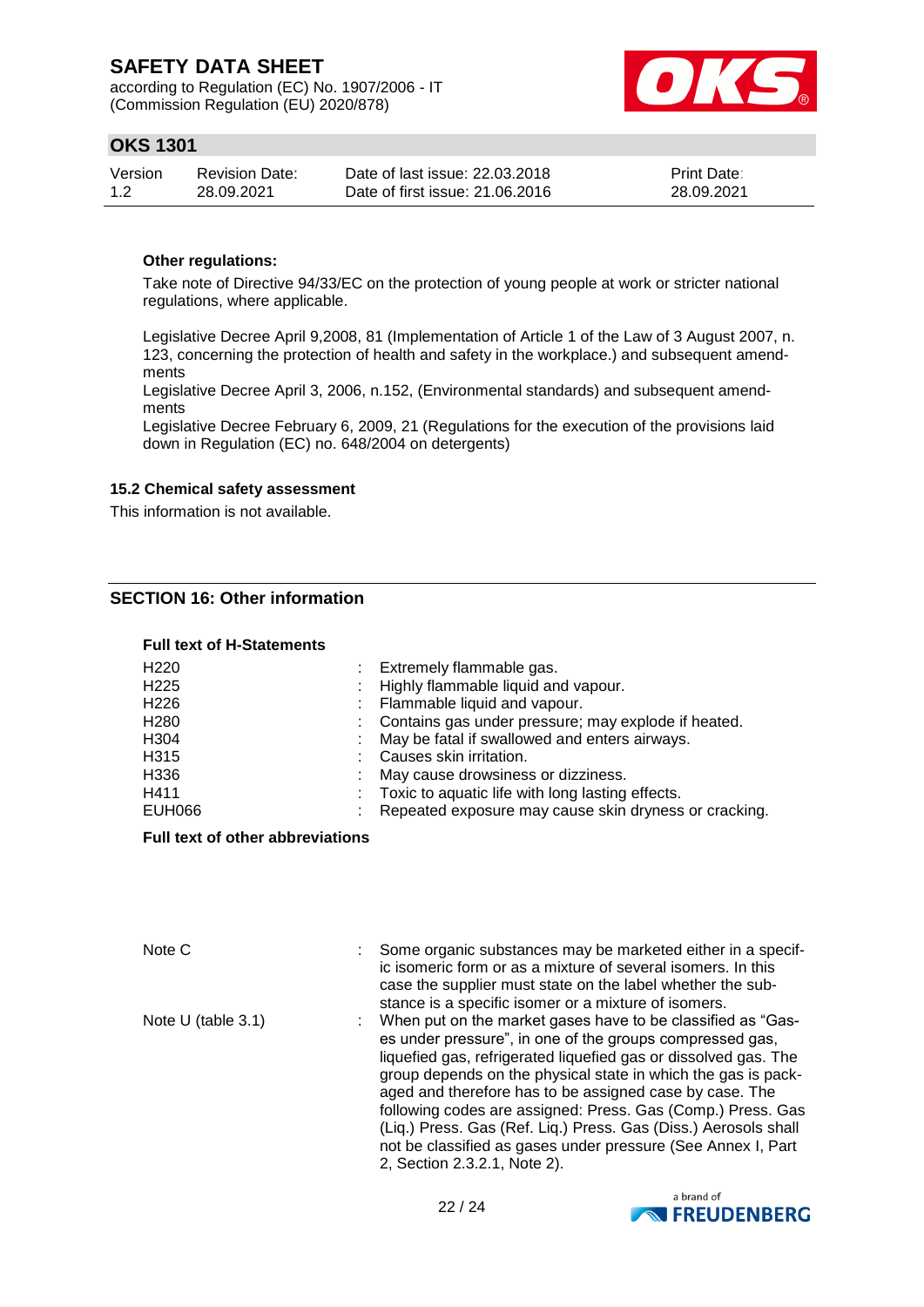according to Regulation (EC) No. 1907/2006 - IT (Commission Regulation (EU) 2020/878)



## **OKS 1301**

| Version | Revision Date: | Date of last issue: 22,03,2018  | <b>Print Date:</b> |
|---------|----------------|---------------------------------|--------------------|
| 1.2     | 28.09.2021     | Date of first issue: 21,06,2016 | 28.09.2021         |

ADN - European Agreement concerning the International Carriage of Dangerous Goods by Inland Waterways; ADR - European Agreement concerning the International Carriage of Dangerous Goods by Road; AIIC - Australian Inventory of Industrial Chemicals; ASTM - American Society for the Testing of Materials; bw - Body weight; CLP - Classification Labelling Packaging Regulation; Regulation (EC) No 1272/2008; CMR - Carcinogen, Mutagen or Reproductive Toxicant; DIN - Standard of the German Institute for Standardisation; DSL - Domestic Substances List (Canada); ECHA - European Chemicals Agency; EC-Number - European Community number; ECx - Concentration associated with x% response; ELx - Loading rate associated with x% response; EmS - Emergency Schedule; ENCS - Existing and New Chemical Substances (Japan); ErCx - Concentration associated with x% growth rate response; GHS - Globally Harmonized System; GLP - Good Laboratory Practice; IARC - International Agency for Research on Cancer; IATA - International Air Transport Association; IBC - International Code for the Construction and Equipment of Ships carrying Dangerous Chemicals in Bulk; IC50 - Half maximal inhibitory concentration; ICAO - International Civil Aviation Organization; IECSC - Inventory of Existing Chemical Substances in China; IMDG - International Maritime Dangerous Goods; IMO - International Maritime Organization; ISHL - Industrial Safety and Health Law (Japan); ISO - International Organisation for Standardization; KECI - Korea Existing Chemicals Inventory; LC50 - Lethal Concentration to 50 % of a test population; LD50 - Lethal Dose to 50% of a test population (Median Lethal Dose); MARPOL - International Convention for the Prevention of Pollution from Ships; n.o.s. - Not Otherwise Specified; NO(A)EC - No Observed (Adverse) Effect Concentration; NO(A)EL - No Observed (Adverse) Effect Level; NOELR - No Observable Effect Loading Rate; NZIoC - New Zealand Inventory of Chemicals; OECD - Organization for Economic Co-operation and Development; OPPTS - Office of Chemical Safety and Pollution Prevention; PBT - Persistent, Bioaccumulative and Toxic substance; PICCS - Philippines Inventory of Chemicals and Chemical Substances; (Q)SAR - (Quantitative) Structure Activity Relationship; REACH - Regulation (EC) No 1907/2006 of the European Parliament and of the Council concerning the Registration, Evaluation, Authorisation and Restriction of Chemicals; RID - Regulations concerning the International Carriage of Dangerous Goods by Rail; SADT - Self-Accelerating Decomposition Temperature; SDS - Safety Data Sheet; SVHC - Substance of Very High Concern; TCSI - Taiwan Chemical Substance Inventory; TRGS - Technical Rule for Hazardous Substances; TSCA - Toxic Substances Control Act (United States); UN - United Nations; vPvB - Very Persistent and Very Bioaccumulative

#### **Further information**

| <b>Classification of the mixture:</b> |                                     | <b>Classification procedure:</b>    |
|---------------------------------------|-------------------------------------|-------------------------------------|
| Aerosol 1                             | H <sub>222</sub> , H <sub>229</sub> | Based on product data or assessment |
| Skin Irrit, 2                         | H315                                | Calculation method                  |
| STOT SE3                              | H336                                | Calculation method                  |
| Aquatic Chronic 2                     | H411                                | Calculation method                  |

This safety data sheet applies only to products as originally packed and labelled. The information contained therein may not be reproduced or modified without our express written permission. Any forwarding of this document is only permitted to the extent required by law. Any further, in particular public, dissemination of the safety data sheet (e.g. as a document for download from the Internet) is not permitted without our express written consent. We provide our customers with amended safety data sheets as prescribed by law. The customer is responsible for passing on safety data sheets and any amendments contained therein to its own customers, employees and other users of the product. We provide no guarantee that safety data sheets received by users from third parties are up-to-date. All information and instructions in this safety data sheet have been compiled to the best of our knowledge and are based on the information available to us on